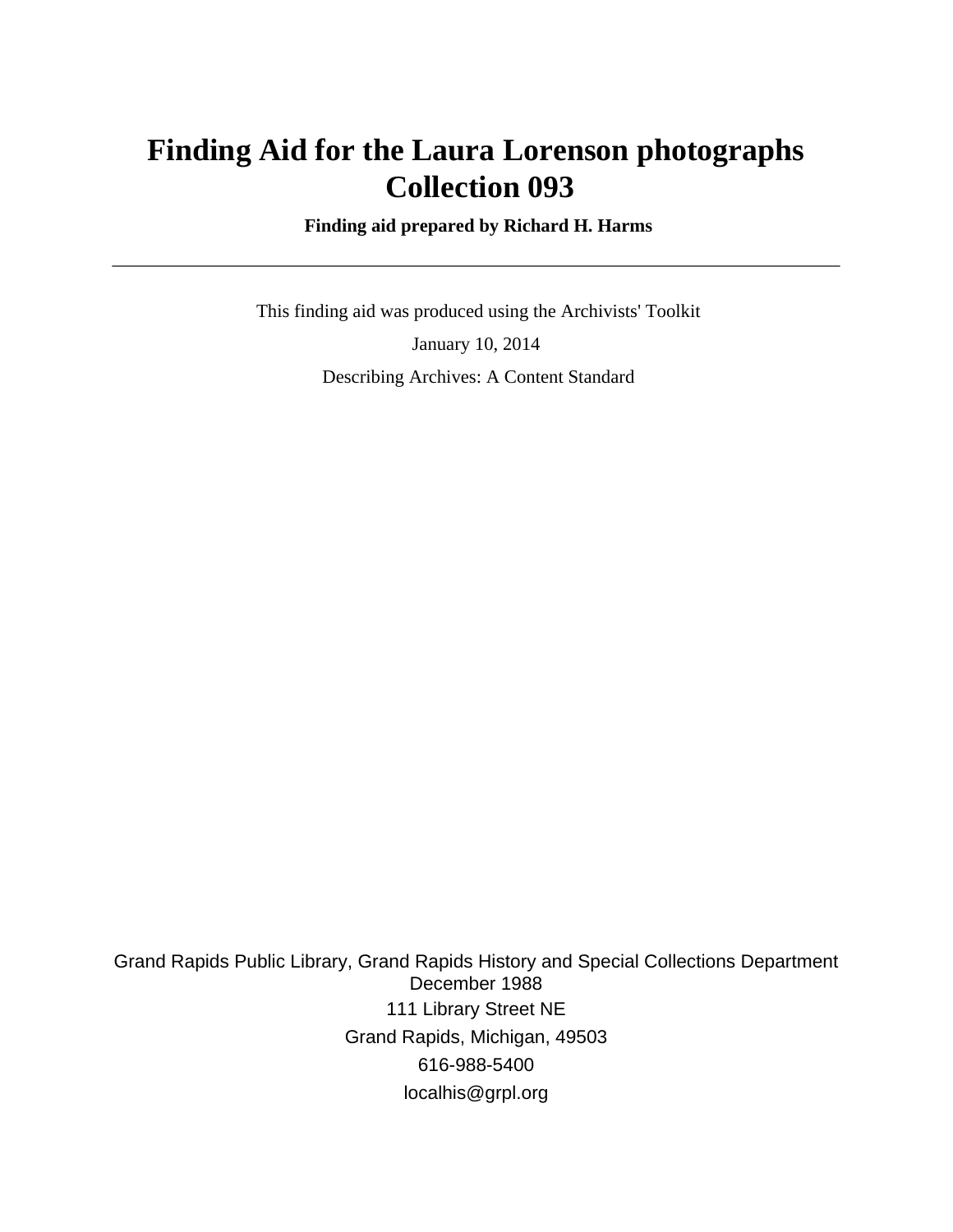# **Table of Contents**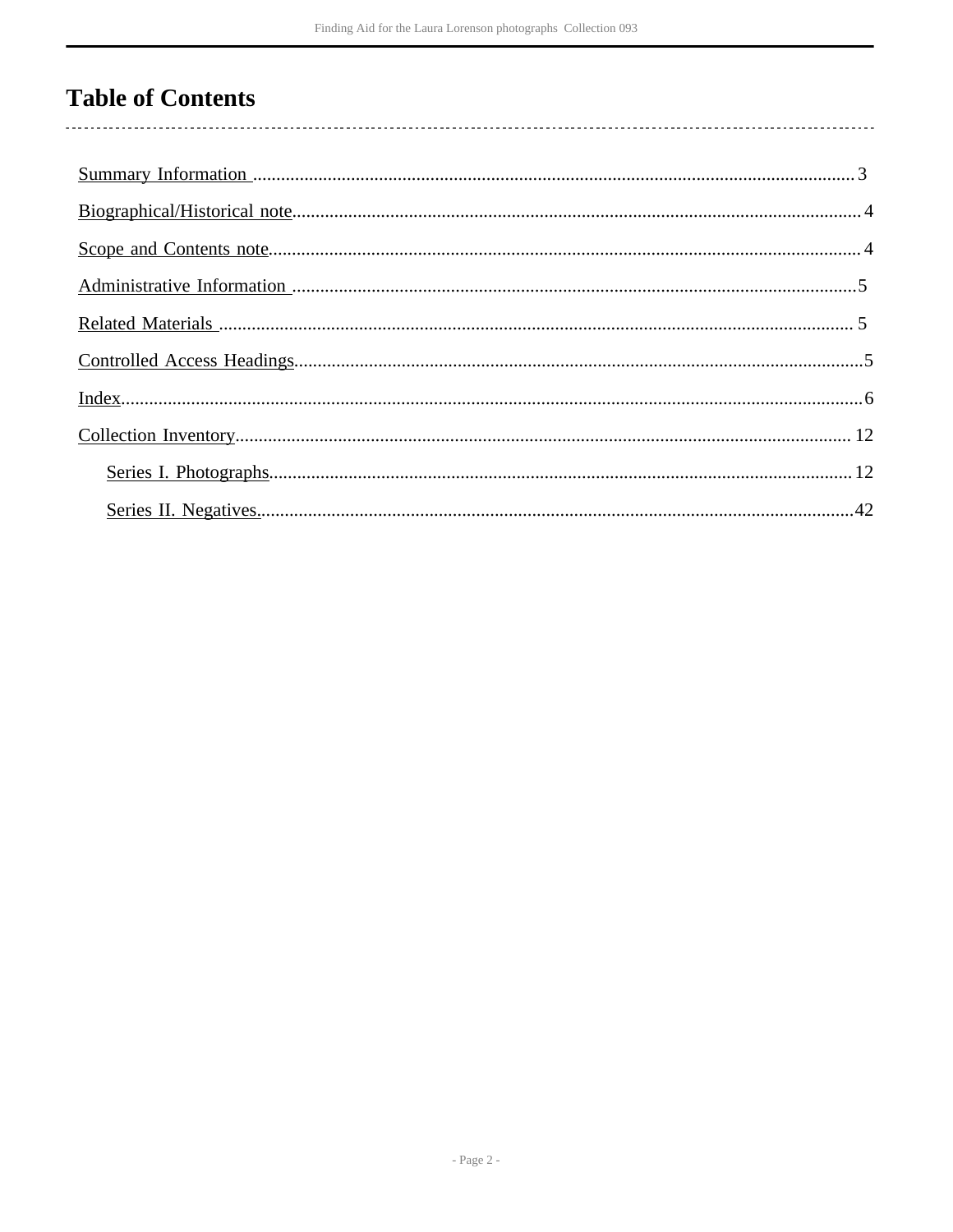# <span id="page-2-0"></span>**Summary Information**

| <b>Repository</b>             | Grand Rapids Public Library, Grand Rapids History and Special<br><b>Collections Department</b>                                                                                                                                                                                                                                                                                                                                                                                                                                                                 |
|-------------------------------|----------------------------------------------------------------------------------------------------------------------------------------------------------------------------------------------------------------------------------------------------------------------------------------------------------------------------------------------------------------------------------------------------------------------------------------------------------------------------------------------------------------------------------------------------------------|
| <b>Creator - Photographer</b> | Lorenson, Laura, 1889-1971                                                                                                                                                                                                                                                                                                                                                                                                                                                                                                                                     |
| <b>Title</b>                  | Laura Lorenson photographs                                                                                                                                                                                                                                                                                                                                                                                                                                                                                                                                     |
| Date [inclusive]              | 1955-1961                                                                                                                                                                                                                                                                                                                                                                                                                                                                                                                                                      |
| <b>Extent</b>                 | 2.2 Linear feet Five boxes                                                                                                                                                                                                                                                                                                                                                                                                                                                                                                                                     |
| Language                      | English                                                                                                                                                                                                                                                                                                                                                                                                                                                                                                                                                        |
| <b>Abstract</b>               | The Laura Lorenson photographs contains images which primarily<br>document architecture and buildings in Grand Rapids, Michigan. Included<br>are 464 photographs and 8 photo postcards depicting views of various<br>houses, churches, businesses and public buildings. Most of the images are<br>black and white snapshots, but occasional color images are found. The<br>images were taken in the late 1950s, but most of the houses date to the<br>construction period of 1850-1920 and represent examples of various styles<br>current during that period. |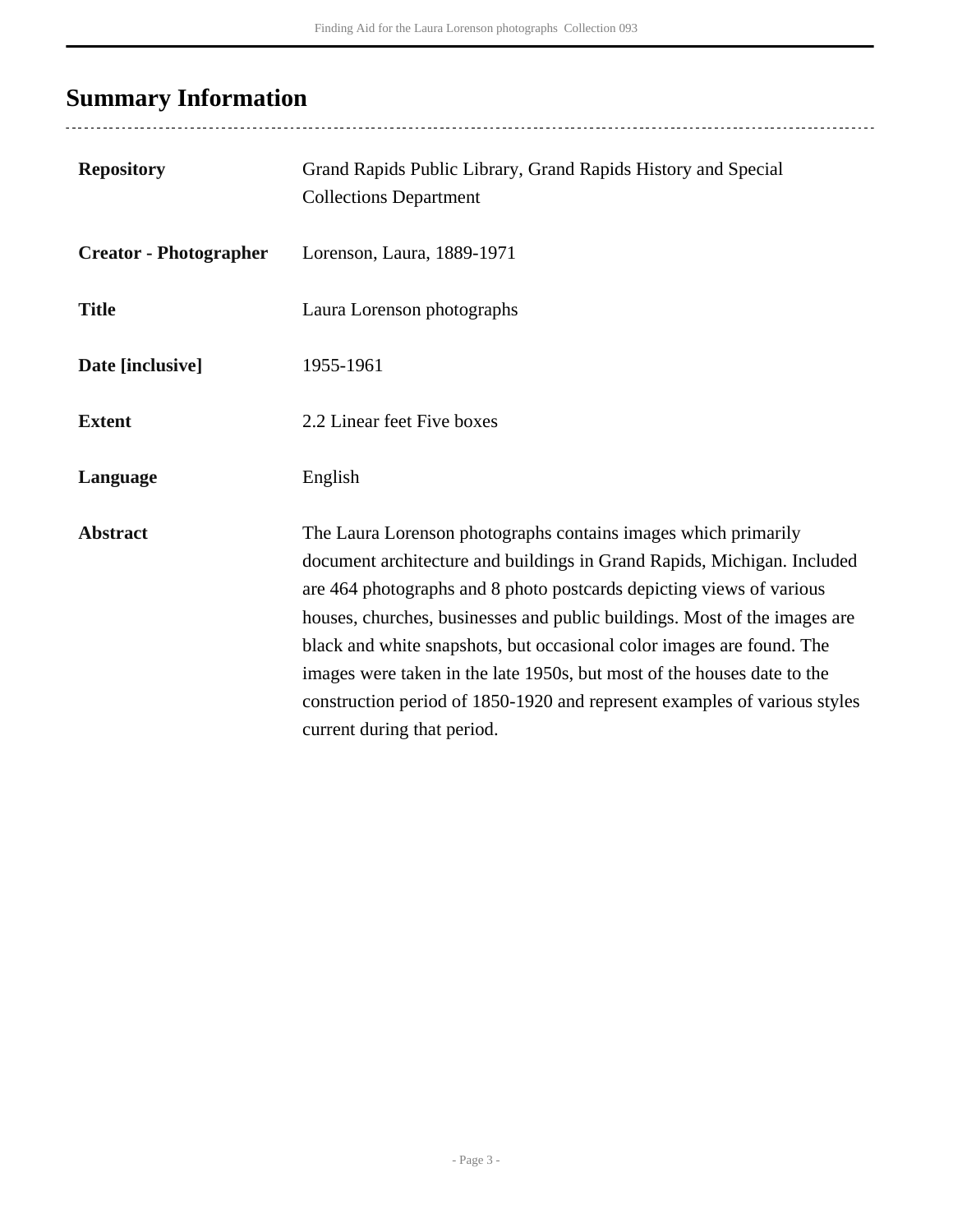# <span id="page-3-0"></span>**Biographical/Historical note**

Laura Lorenson (1889-1971), a Lakeview, Michigan native, came to Grand Rapids in 1943 following a successful career in glass and pottery and ceramics. At different times in her life, she was associated with the Wedgewood Pottery Works and the Spode China Company, both in England. In 1943 she came to Grand Rapids to help build a pottery display for the Grand Rapids Public Museum. She remained with the Museum for eleven years, creating displays on a variety of topics, and retired in 1954. During the five years after her retirement she took, and collected, photographs of some of the architecturally more notable houses in the city.

## <span id="page-3-1"></span>**Scope and Contents note**

The collection contains: 464 photographs, 8 postcards, 380 negatives matched to the photographic prints, 33 negatives of known locations, and 8 negatives of unknown locations. These depict various houses, churches, businesses and public buildings in Grand Rapids, Mich. The images were taken in the late 1950s, but most of the houses date to the period 1850-1920 and represent examples of various styles current during that period. Architectural styles evident are: Gothic, Greek Revival, Victorian Gothic, Italianate, Late Victorian (Queen Anne), Shingle, Prairie, Period Revival and Bungalow. Also included are the two Frank Lloyd Wright inspired houses in the city (they are the Meyer May House designed by Wright and Amberg, designed by Wright's student Mary Mahoney).

In addition to houses, Lorenson also photographed businesses and public buildings in the city. Her views of the Union Station are among the best in the Library's collections to date, particularly the views of the building's details. Lorenson also took a number of photos of Ramona Park during the winter of 1955-56, just prior to the park's demolition.

The reverse of the photos contains information on the structure's history as well as the residents in 1912. Of the 464 photos, 380 have matched negatives on safety film. An additional 33 negatives are identified by location, but have no positive prints. Eight negatives are not identified as to location. All the matched negatives are numbered sequentially and the number is preceded with an "L" for Lorenson to distinguish these negatives from those in other collections. The photo's arrangement remains as it was when the accession was received. The negatives were sleeved by street name and have been re-sleeved into individual envelopes.

The house photos (which is the bulk of the collection) are arranged alphabetically by street, and numerically within each folder. Negatives matched to prints are filed in numeric order, negatives without prints are filed alphabetically by street name and numerically within the street divisions.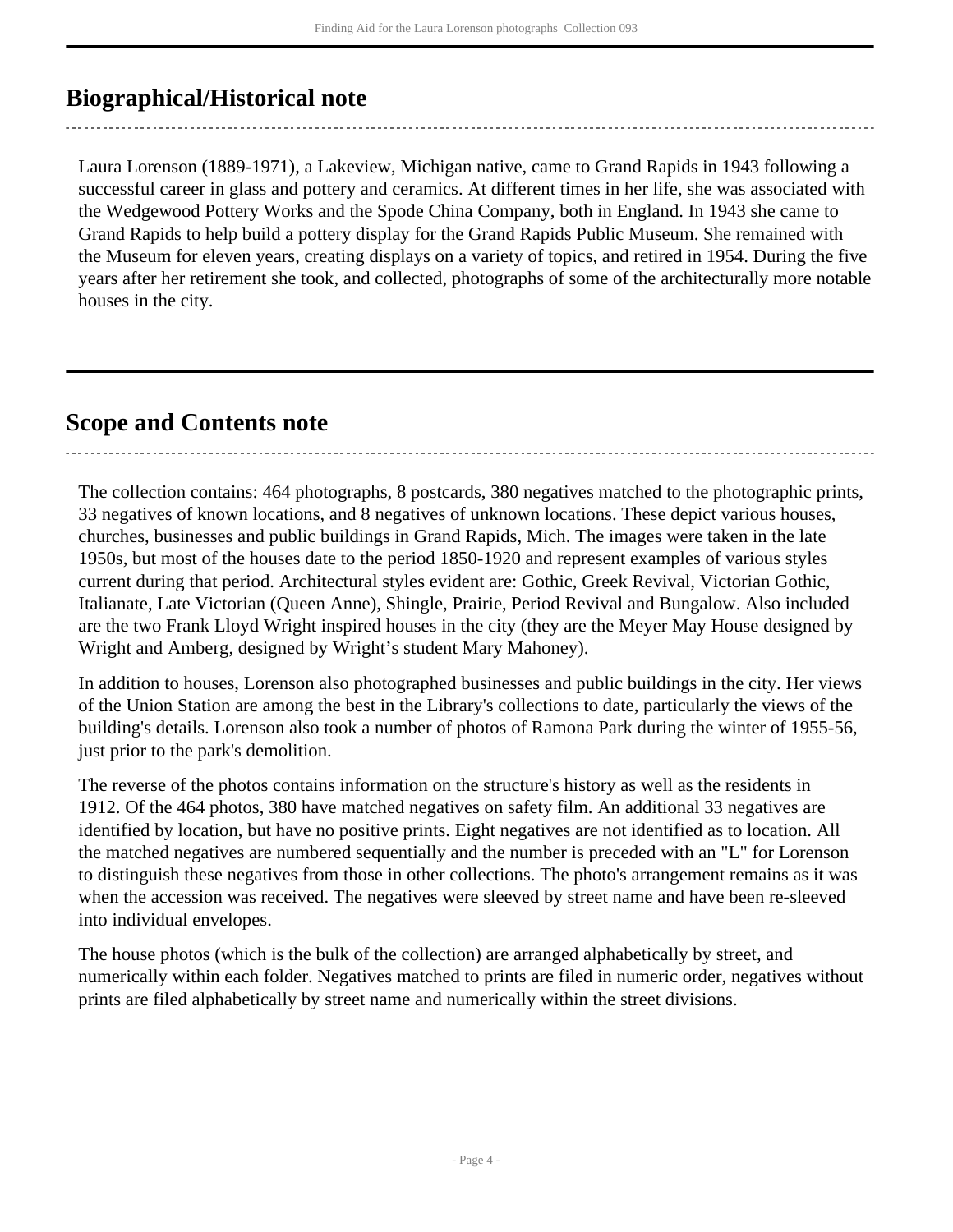# <span id="page-4-0"></span>**Administrative Information**

### **Publication Information**

Grand Rapids Public Library, Grand Rapids History and Special Collections Department December 1988

### **Immediate Source of Acquisition note**

Laura Lorenson, March 1968, accession number 1987.020

## <span id="page-4-1"></span>**Related Materials**

### **Related Archival Materials note**

Coll. 078, GRPL Postcard Collection, contains duplicates or additional postcard images of the Grand Rapids area.

Coll. 254, GRPL Buildings Collection.

# <span id="page-4-2"></span>**Controlled Access Headings**

**Genre(s)**

• photographs

**Geographic Name(s)**

• Grand Rapids (Mich.) -- History -- Photographs

**Subject(s)**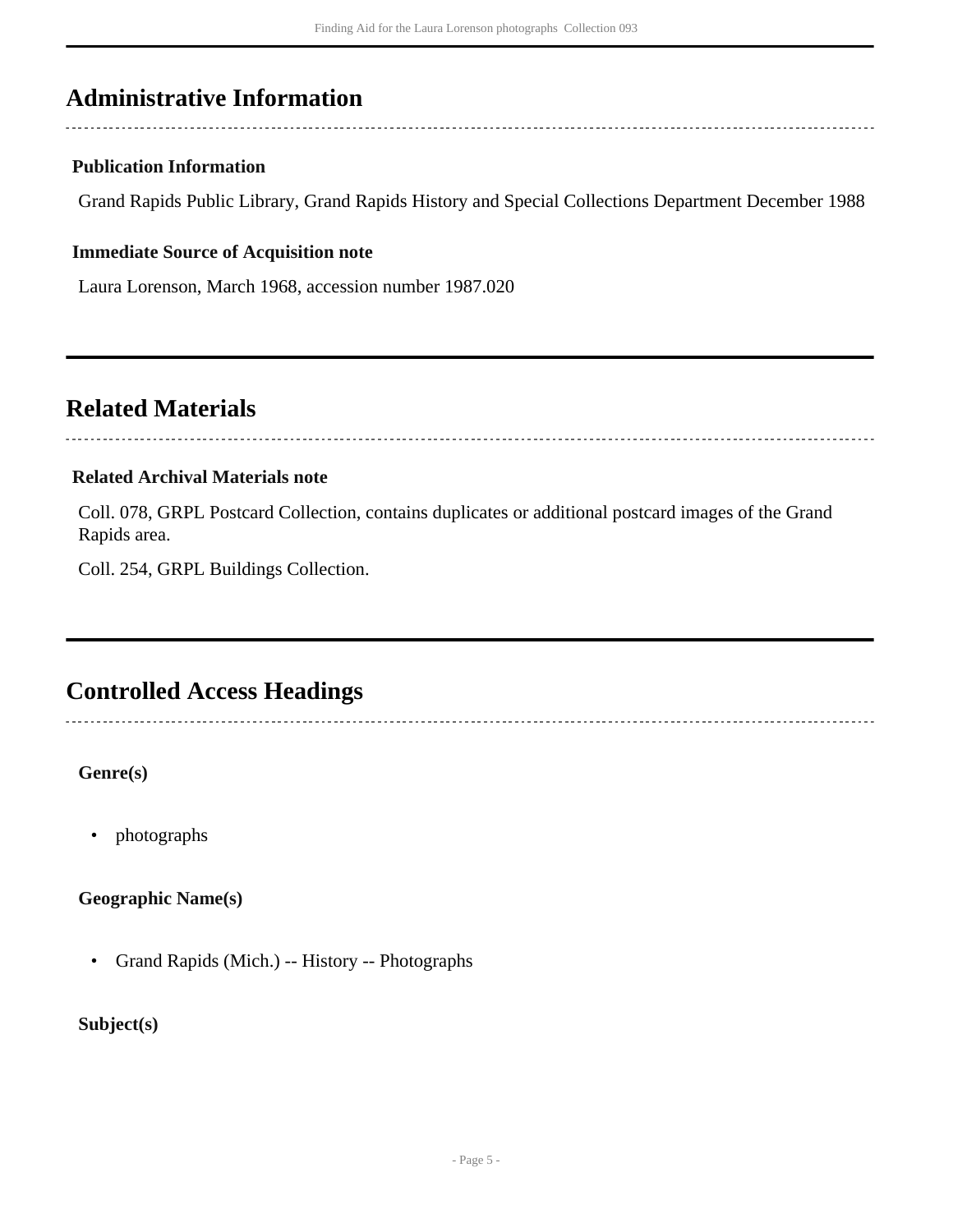- Architecture -- Michigan -- Grand Rapids
- Buildings -- Michigan -- Grand Rapids -- Photographs

## <span id="page-5-0"></span>**Index**

Ada Covered Bridge - f.59 All Souls Universalist Church - f.61 Amberg House - f.14 Anderson House - f.22 Avery House - f.45 Barns - f.66 Belknap House - f.39,51 Berkey House - f.21 Bissell Carpet Sweeper Company - f.60 Bissell House - f.14 Bleake Store - f.60 Blodgett House - f.10,45 Bostwick Street elm trees - f.64 Bradfield Covered Bridge - f.59 Calkins House - f.31 Calkins Law Office - f.28 Cartwright House - f.22 Central Seventh Day Adventist Church - f.61 Chaffee House - f.21 Church of God - f.61 Churches - f.61,65 City Hall - f.62 Cody Hotel - f.60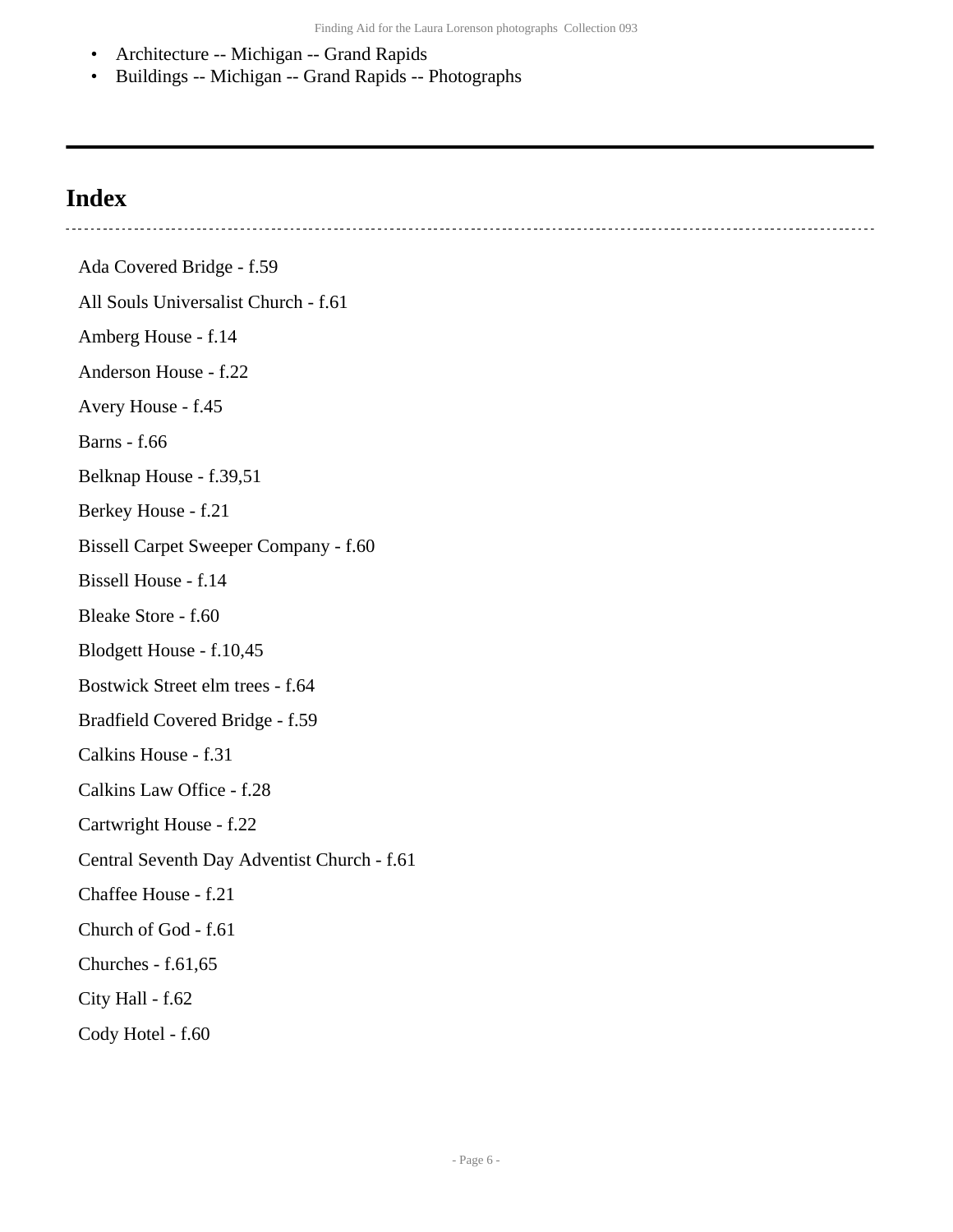County Courthouse - f.62

County Jail - f.62

Covered Bridges - f.59

Creston Funeral Home - f.44

Daniels House - f.22

Davenport College - f.24

Dean Memorial Bridge (Fulton Street) - f.59

Dikeman House - f.24

Doll House - f.60

Dutch Gable House - f.14

Eastern Avenue Christian Reformed Church - f.61

Ebenezeer Christian Reformed Church - f.61

Eggebeen Funeral Home - f.20

Factories - f.60

Fallasburg Covered Bridge - f.59

First Christian Reformed Church - f.61

First Methodist/Episcopal Church - f.61

First Presbyterian Church - f.61

Fitzgerald House - f.45

Flour Mills - f.60

Flour Mills - f.64

Fountain Street Baptist Church - f.61

Fourth Reformed Church - f.61

Fox House - f.10

Frey House - f.12

Friant House - f.10

Fulton Street Bridge - f.59

Funeral Homes - f.20,44,51

Furniture Museum - f.24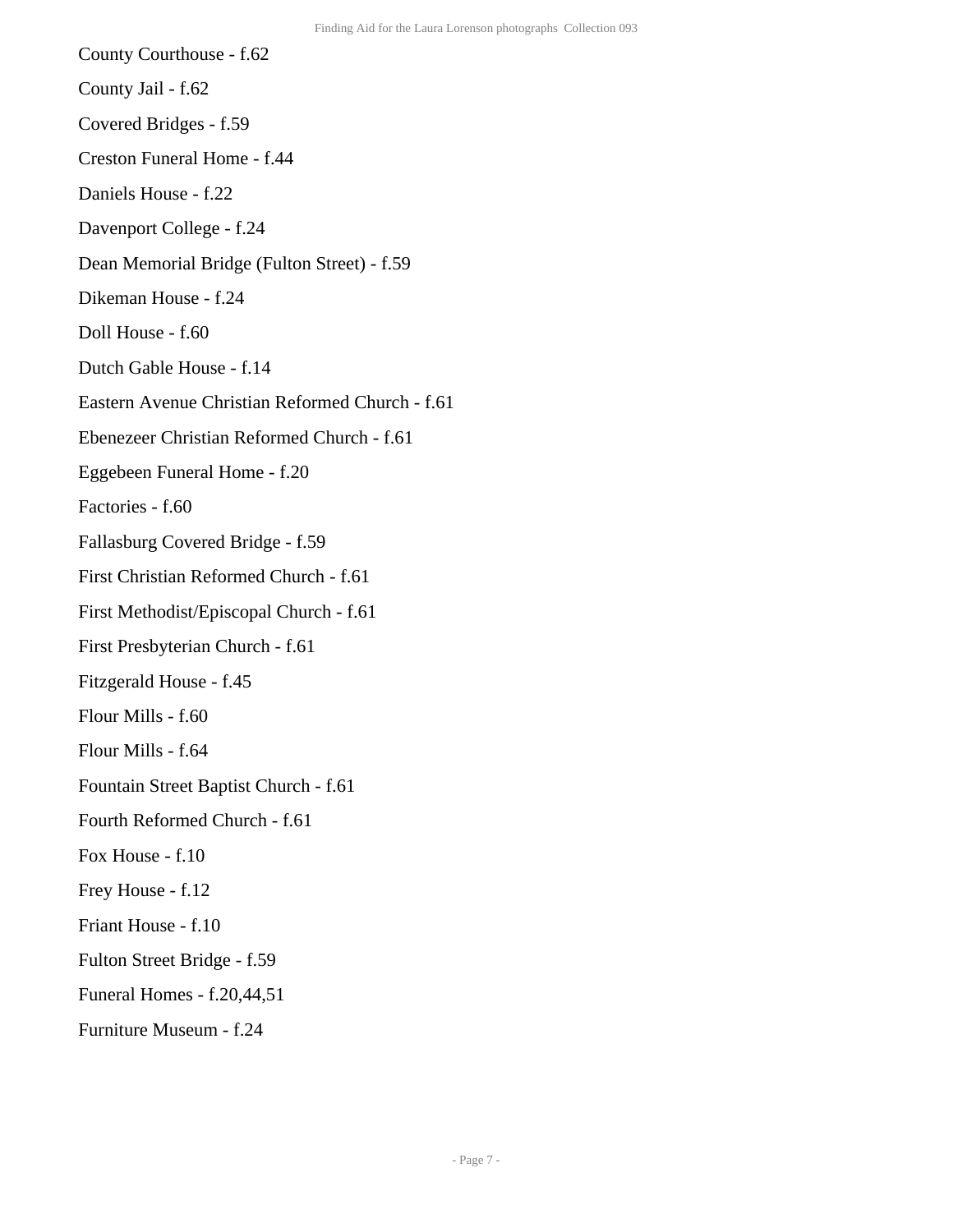Gallup House - f.31

Garages - f.21,34

Gay House - f.24

German School House - f.60

Gilbert House - f.31

Grand Rapids & Indiana RR Building - f.62

Grand Rapids Art Gallery - f.24

Grand Rapids City Hall - f.62

Grand Rapids Medical College - f.19

Grand Trunk Railroad Station - f.62

Greek Orthodox Church - f.61

Hanchett House - f.45

Hannah House - f.20

Hatch House - f.10

Hazeltine House - f.30

Holt House - f.31

Hospitals - f.62

Hotels - f.60

Houses - f.1-58,66

Howard House - f.24

Idema House - f.14

Immanuel Lutheran Church - f.61

Jails - f.62

Jenison Mills - f.64

Jonkman House - f.48

Kendall School of Design - f.21

Kent County Courthouse - f.62

Kent County Jail - f.62

Knox House - f.21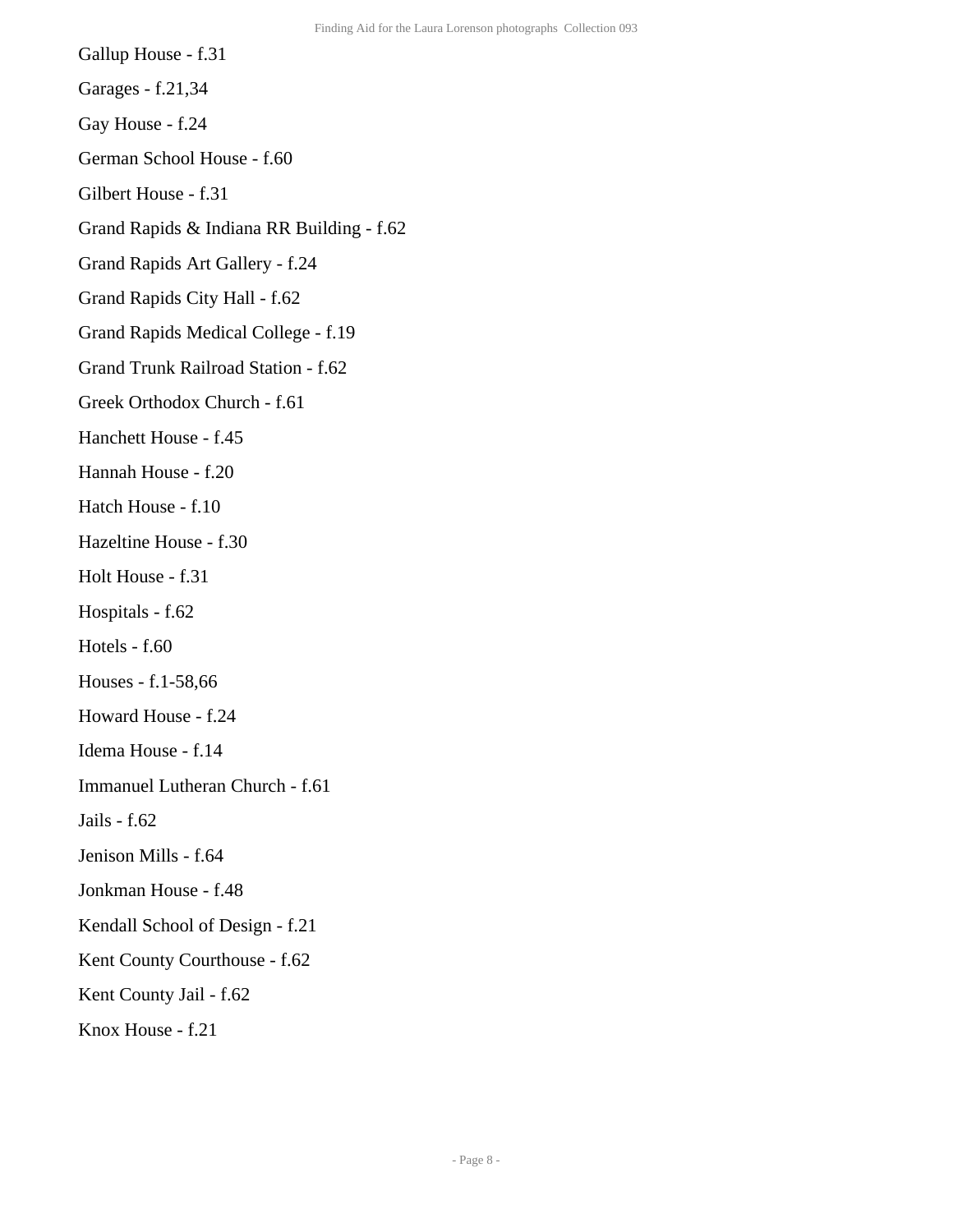LaGrave Avenue Christian Reformed Church - f.61 Ladies Literary Club - f.51 Ladies Literary Society - f.52 Ledyard House - f.10 Limbert House - f.50 Log Cabins - f.64 Lovett House - f.34 Lowe House - f.10 Lyon House - f.24 Marris House - f.17,f.60 May House - f.39 McLeod House - f.47 McPherson House - f.31 Merrill House - f.24 Michigan Veterans Hospital - f.62 Monarch Company - f.60 Morgan House - f.24 Morris House - f.10 Muir House - f.34 Museums - f.24 Noble House - f.22 Octagonal House - f.9,18,27 Otte House - f.39 Pantlind Hotel - f.60 Pantlind House - f.14 Park Congregational Church - f.61 Parkman House - f.47 Patterson House - f.51 Peaselee House - f.9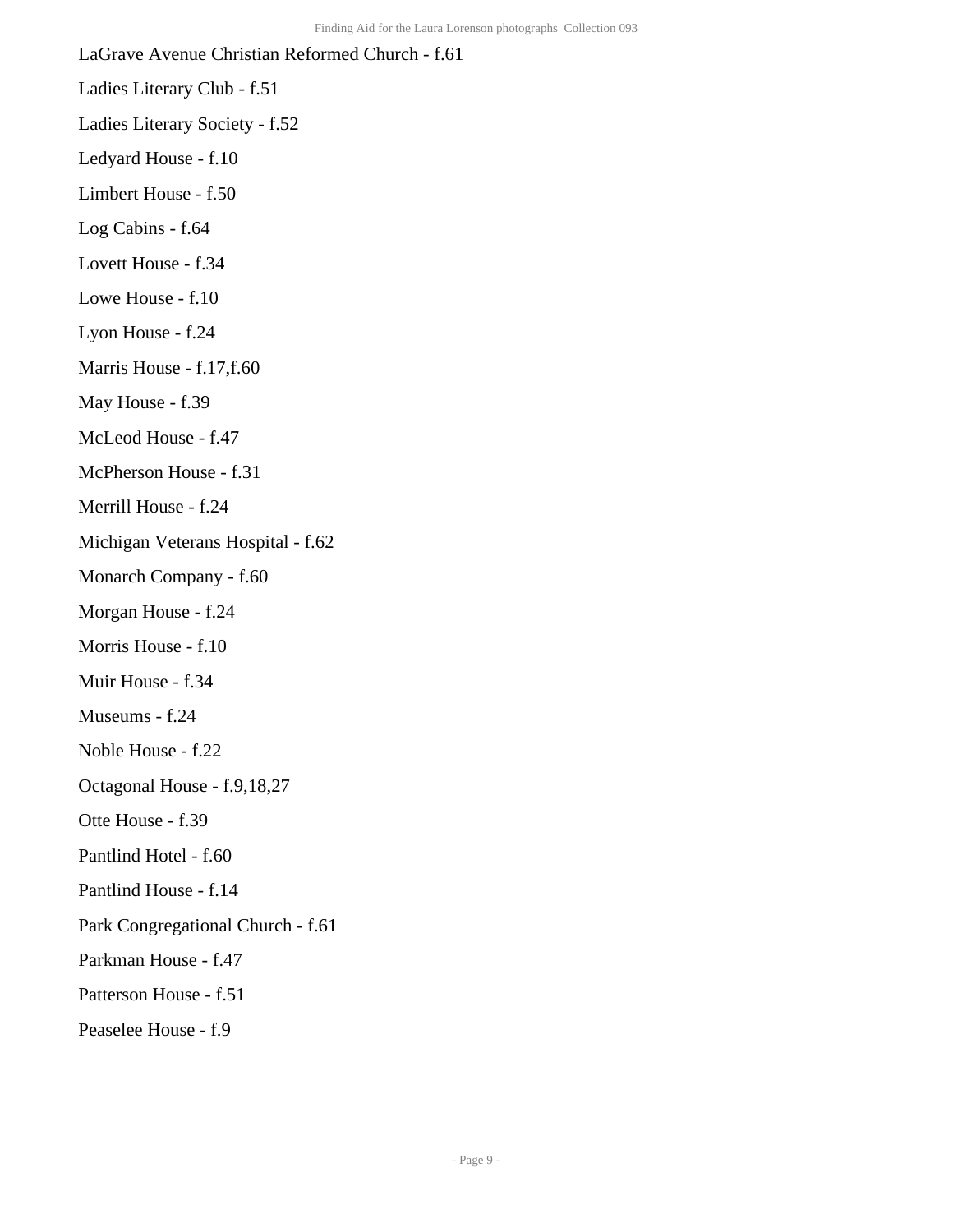- Peck House f.57
- Perkins House f.21,31
- Philbrick House f.24
- Pierce's Bookstore f.28
- Pike House f.24
- Police Headquarters f.62
- Porter House f.39
- Quimby House f.56
- Railroad stations f.62
- Ramona Park f.63
- Ramona Park Dance Pavilion f.63
- Rauschenberger Funeral Home f.51
- Ringuette House f.17
- Rogers House f.2
- Roller Coaster f.63
- Rowe House f.47
- Saloons f.60
- Sanford House f.10
- Scribner Avenue Baptist Church f.61
- Second Avenue Methodist Church f.61
- Second Church of Christ, Scientist f.61
- Second Congregational Church f.61
- Shanahan House f.44
- Sligh House f.47
- Smith House f.50
- St. Cecelia's f.62
- St. Mark's Episcopal Church f.61
- St. Mark's Parsonage f.47
- St. Paul's Episcopal Church f.61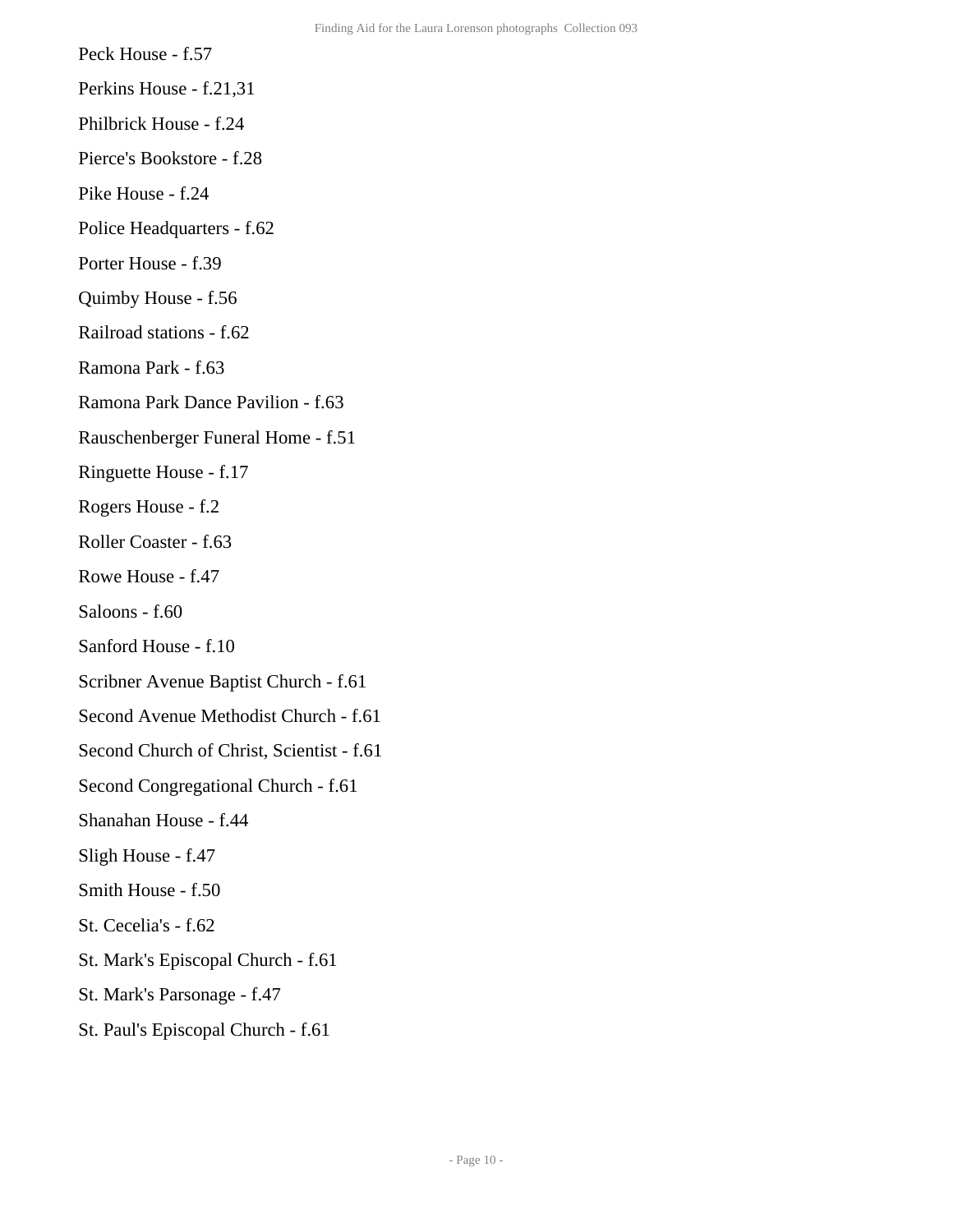- Stickley House f.47
- Stowe House f.47
- Studley House f.47
- Sweet House f.24
- Thompson House f.56
- Trinity Lutheran Church f.61
- Turner House f.22
- Union Station f.62
- Unity Lutheran Church f.61
- Vandenberg House f.41
- Voigt House f.14
- Voigt Mill f.60
- Waddell House f.14
- Wallace House f.34
- Waters House f.14
- Webb Academy f.20
- Wesleyan Methodist Church f.61
- West Side Ladies Literary Club f.51
- White House f.24
- White's Covered Bridge f.59
- Widdicomb House f.21
- Wilcox House f.14
- Wonderley House f.10
- Wood House f.14,24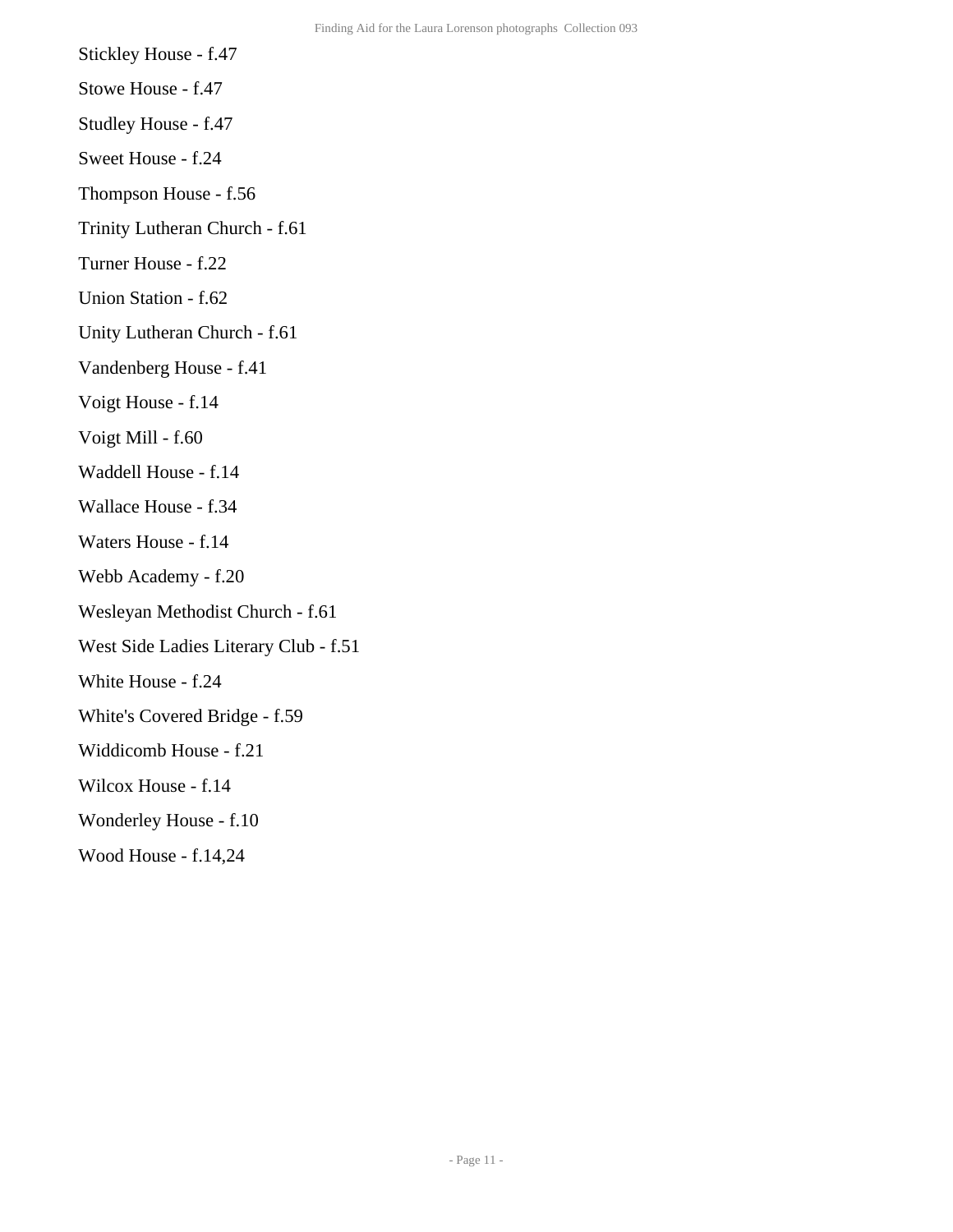# <span id="page-11-0"></span>**Collection Inventory**

#### <span id="page-11-1"></span>**Series I. Photographs**

#### **Scope and Contents note**

This series contains the positive photographic prints, with the addition of photo postcards in some cases. The images are arranged alphabetically by street name, and then chronologically by street number. Streets with names that are numbers are given at the beginning.

A few subject categories, such as building types, out of town views, or specific areas such as "Ramona Park" are given at the end, after the street arrangement.

#### **3rd Street**

|                                                                                    | <b>Box</b>   | Folder         |
|------------------------------------------------------------------------------------|--------------|----------------|
| 340 3rd Street. Apr. 1959                                                          | $\mathbf{1}$ | 1              |
| 28th Street                                                                        |              |                |
|                                                                                    | <b>Box</b>   | <b>Folder</b>  |
| 601 28th Street. Rogers Home                                                       | 1            | $\overline{2}$ |
| 850 28th Street. Owned by Abram J. Longstreth since 1885; his death,<br>1/15/1959. | 1            | 2              |

#### **Barclay Avenue**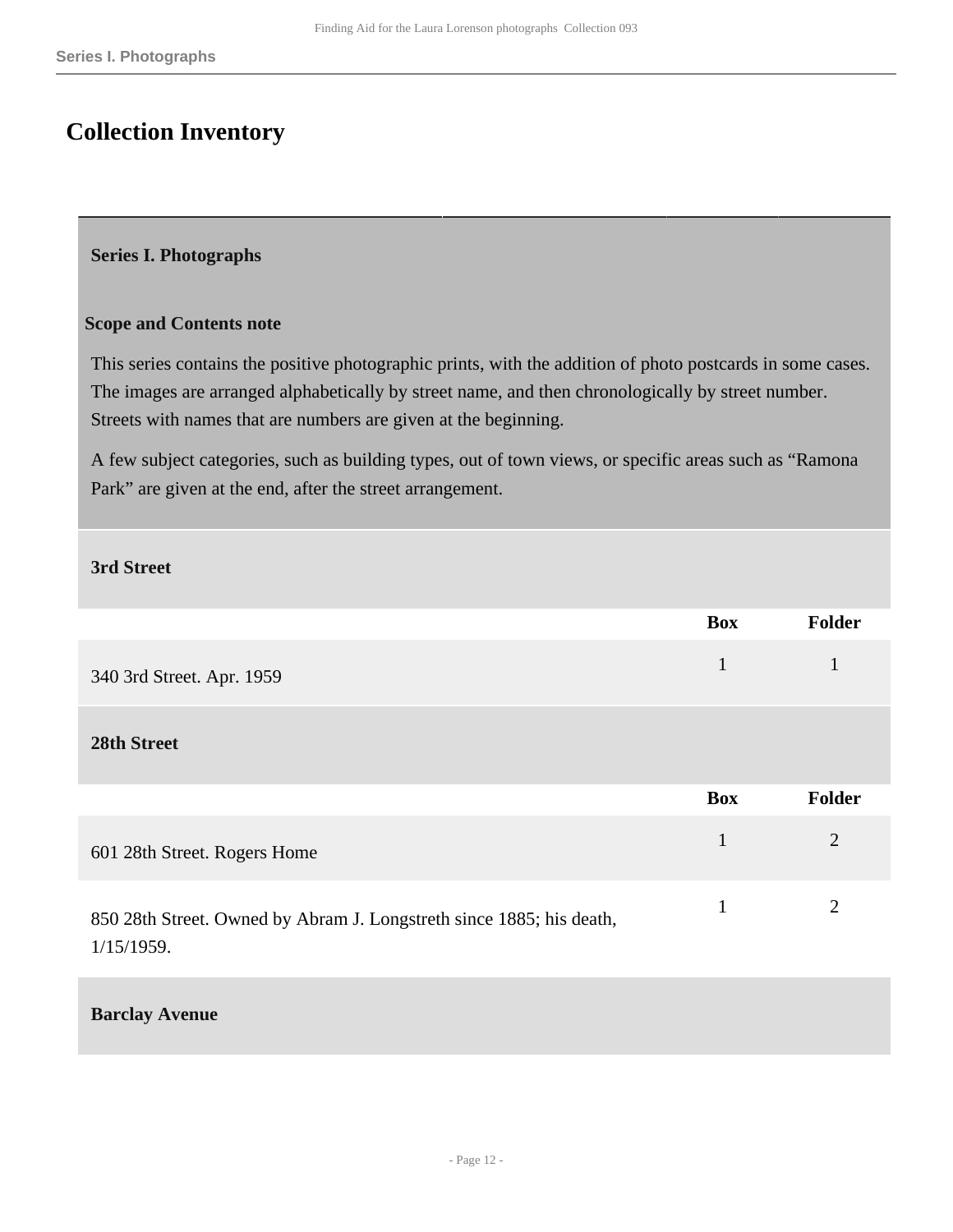|                                                                              | <b>Box</b>   | Folder         |
|------------------------------------------------------------------------------|--------------|----------------|
| 55 Barclay Avenue. Nov. 1955. Henry T. Heald and Lester T. Rindge in<br>1912 | $\mathbf{1}$ | 3              |
| 220 Barclay Avenue                                                           | $\mathbf{1}$ | 3              |
| 224 Barclay Avenue. May 1955. Theo. C. Putnam in 1912.                       | $\mathbf{1}$ | 3              |
| <b>Boltwood Drive NE</b>                                                     |              |                |
|                                                                              | <b>Box</b>   | Folder         |
| 167 Boltwood Drive NE Aug. 1958                                              | $\mathbf{1}$ | $\overline{4}$ |
| 215 Boltwood Drive NE Aug. 1958                                              | $\mathbf{1}$ | $\overline{4}$ |
| <b>Bonnell Avenue</b>                                                        |              |                |
|                                                                              | <b>Box</b>   | Folder         |
| 2747 Bonnell Avenue Dr. Noyes L. Avery, Jr.                                  | $\mathbf{1}$ | 5              |
| <b>Breton Road</b>                                                           |              |                |
|                                                                              | <b>Box</b>   | <b>Folder</b>  |
| 1101 Breton Road Aug. 1958. Partly old farmhouse                             | $\mathbf 1$  | $6\,$          |
| <b>Broadway Avenue</b>                                                       |              |                |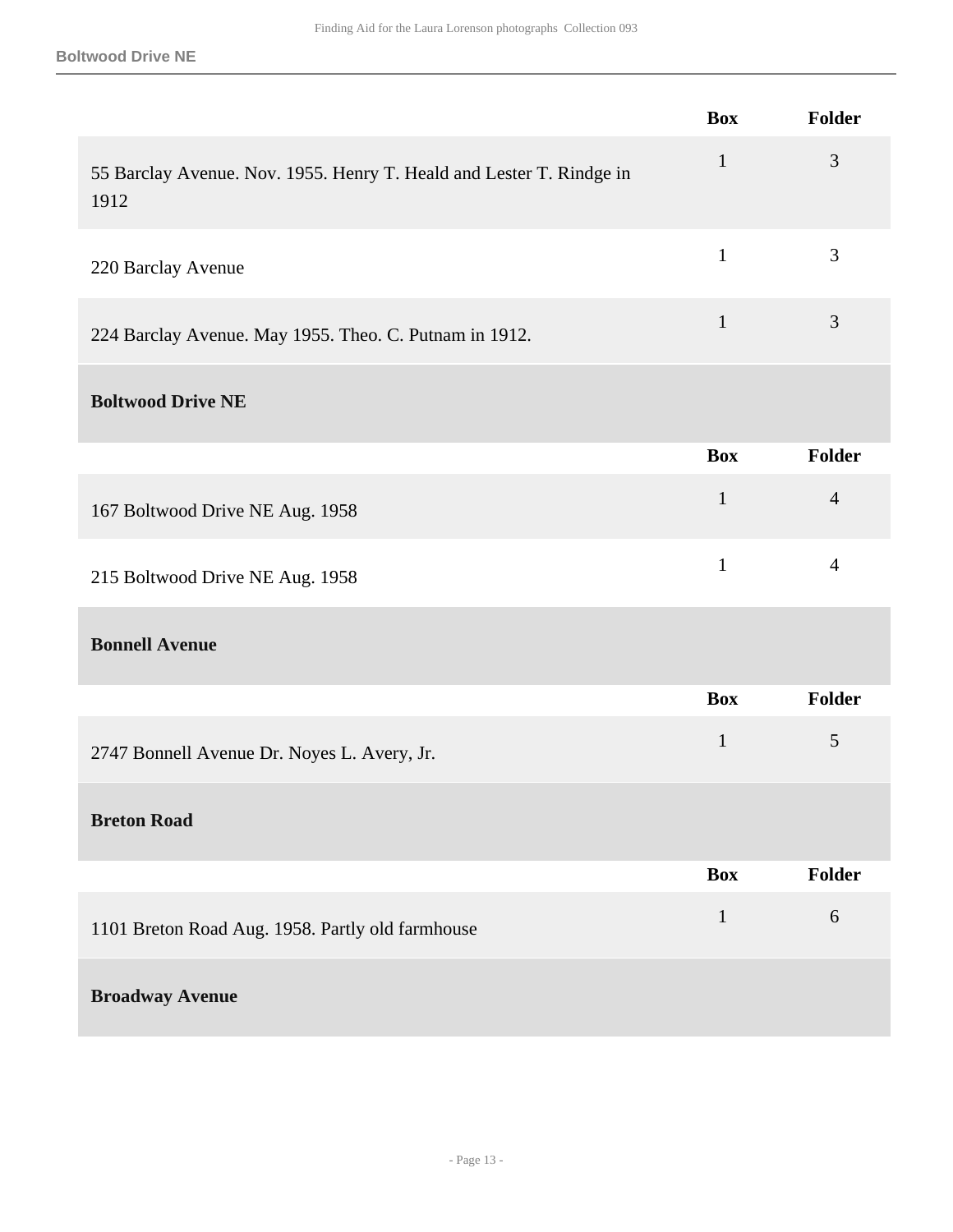|                                                                                                             | <b>Box</b>   | Folder         |
|-------------------------------------------------------------------------------------------------------------|--------------|----------------|
| 433 Broadway Avenue Aug. 1959                                                                               | $\mathbf{1}$ | $\overline{7}$ |
| <b>Burton Street</b>                                                                                        |              |                |
|                                                                                                             | <b>Box</b>   | <b>Folder</b>  |
| 247 Burton Street Apr. 1955. Edward Feakins built in 1832-1834. (2)                                         | $\mathbf{1}$ | 8              |
| <b>Butterworth</b>                                                                                          |              |                |
|                                                                                                             | <b>Box</b>   | <b>Folder</b>  |
| 706 Butterworth St. SW Jan. 1955 and Dec. 1958. Octagon House. Built in<br>late 1840's by William Peaselee. | $\mathbf{1}$ | 9              |
| Cherry St. (24)                                                                                             |              |                |
|                                                                                                             | <b>Box</b>   | <b>Folder</b>  |
| 220 Cherry Street Aug. 1958. R.L. Richmond, 1912                                                            | $\mathbf{1}$ | 10             |
| 230 Cherry Street Aug. 1959. Formerly D.A. Blodgett Home.                                                   | $\mathbf{1}$ | 10             |
| 255 Cherry Street SE May 1955. Probably built by Dr. Schurtz before<br>1900.                                | $\mathbf{1}$ | 10             |
| 200 Block Cherry St., below Lafayette. May 1956                                                             | $\mathbf{1}$ | 10             |
| 350 Cherry Street                                                                                           | $\mathbf{1}$ | 10             |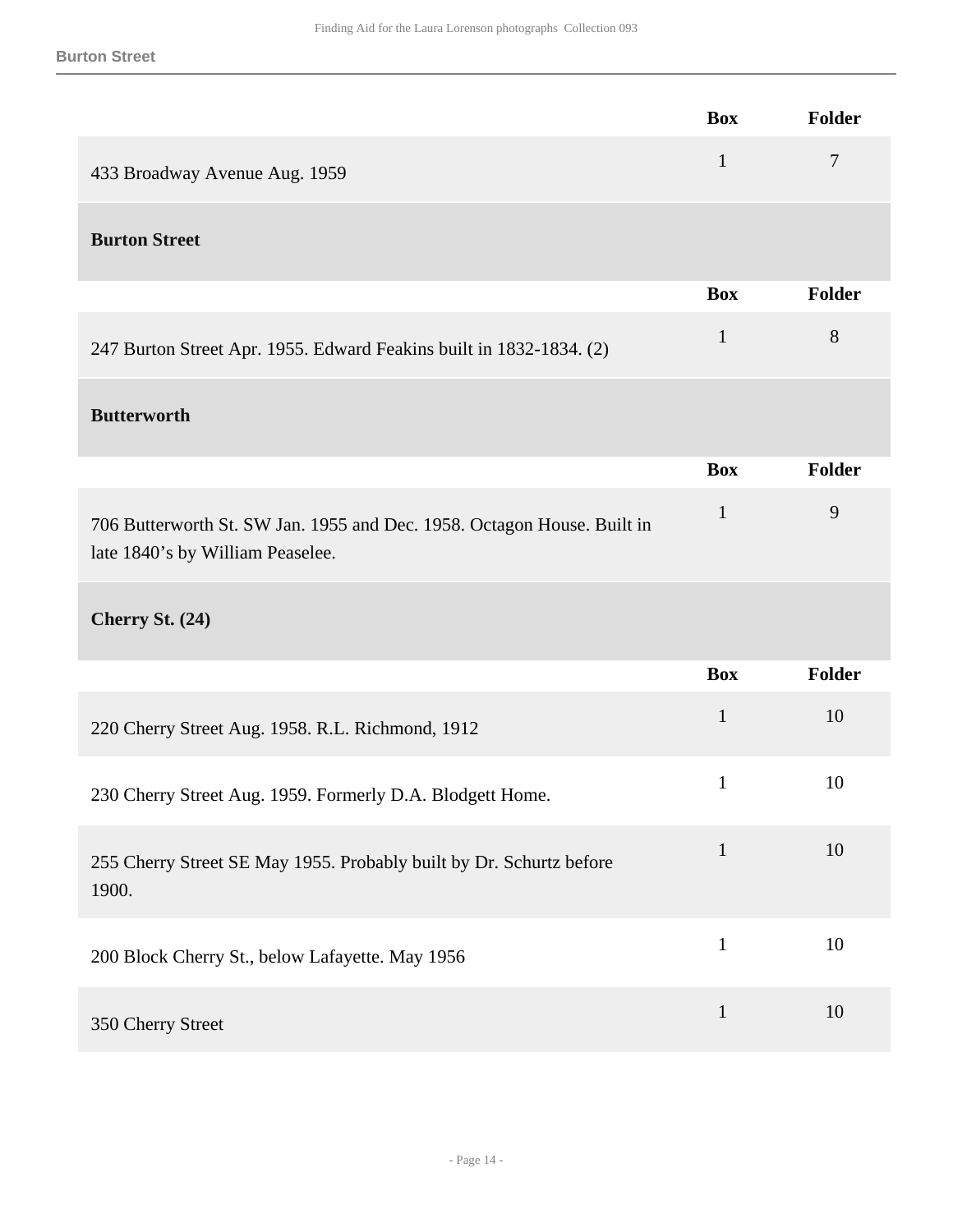| 356 Cherry Street                                                                                                               | $\mathbf{1}$ | 10     |
|---------------------------------------------------------------------------------------------------------------------------------|--------------|--------|
| 415 Cherry St. May 1956. Built by Joseph H. Wonderly, ca. 1880                                                                  | $\mathbf{1}$ | 10     |
| 427 Cherry Street Probably built by Henry Spring                                                                                | $\mathbf{1}$ | 10     |
| 434 Cherry St. SE Apr. 1955. Built 1858 by Gilbert Brothers, sold to<br>Morris in 1865.                                         | $\mathbf{1}$ | 10     |
| 445 Cherry St. SE. Built by Damon Hatch in 1844-1845.                                                                           | $\mathbf{1}$ | 10     |
| 455 Cherry Street Apr. 1955 and Unknown. "The Castle". Built in 1889<br>and original residence of E. Crofton Fox and Chas. Fox. | $\mathbf{1}$ | 10     |
| 540 Cherry St. Apr. 1955 and unknown. Built by Samuel Sanford, 1847.                                                            | $\mathbf{1}$ | 10     |
| 547 Cherry Street. Site of Oakwood Manor                                                                                        | $\mathbf{1}$ | 10     |
| 600 Cherry St.                                                                                                                  | $\mathbf{1}$ | 10     |
| 601 Cherry St. SE. Probably built 1900, Thos. Friant in 1912                                                                    | $\mathbf{1}$ | 10     |
| 617 Cherry St. SE Apr. 1955 and unknown. Built in 1890 by Lowe                                                                  | $\mathbf{1}$ | 10     |
| <b>Coit Avenue</b>                                                                                                              |              |        |
|                                                                                                                                 | <b>Box</b>   | Folder |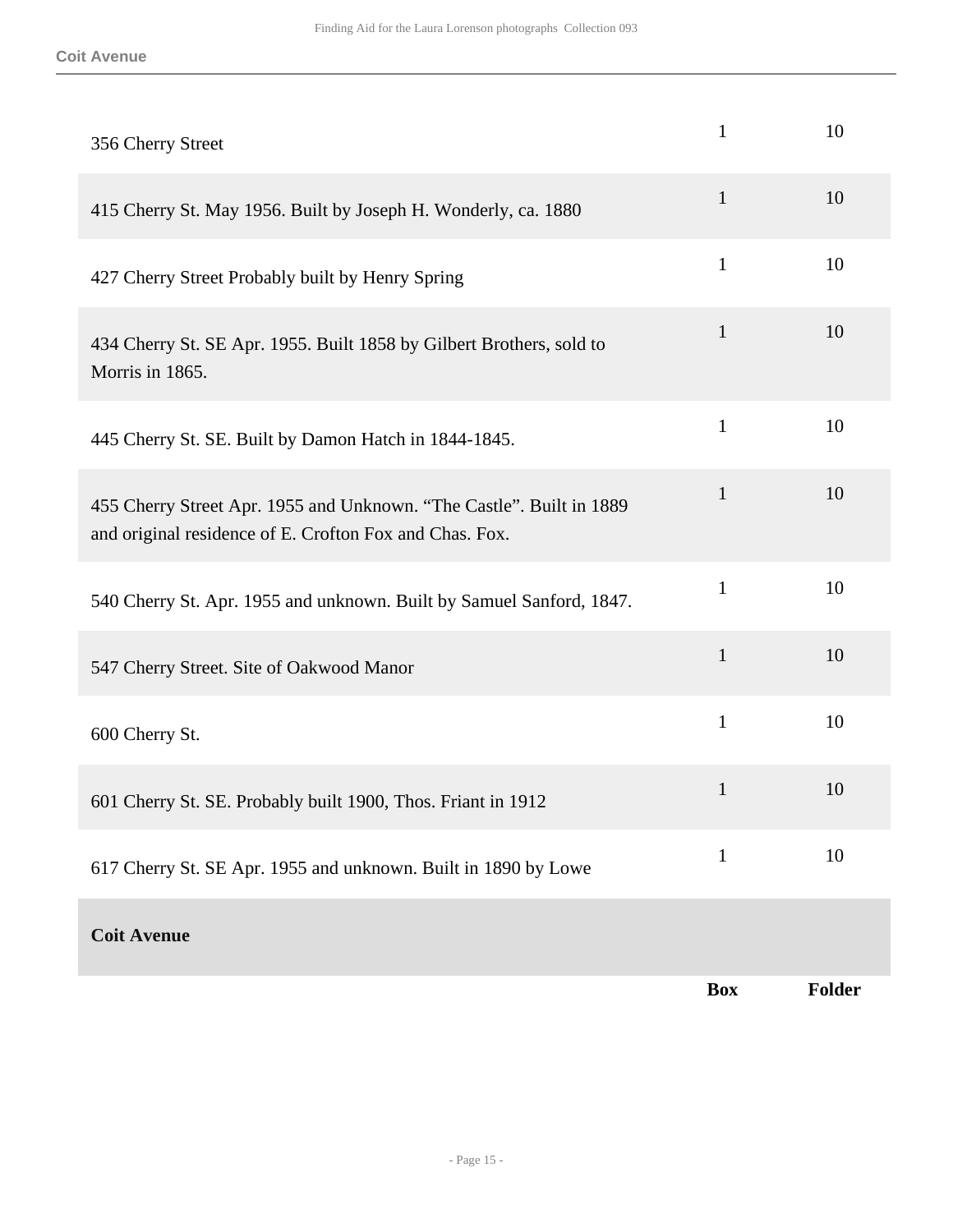| 448 Coit Avenue Apg. 1955. Built about 1895 by Arthur Rush, an<br>architect | $\mathbf{1}$ | 11     |
|-----------------------------------------------------------------------------|--------------|--------|
| <b>Coldbrook Street</b>                                                     |              |        |
|                                                                             | <b>Box</b>   | Folder |
| 10 Coldbrook Street                                                         | $\mathbf{1}$ | 12     |
| North College Ave. (4 total)                                                |              |        |
|                                                                             | <b>Box</b>   | Folder |
| 154 College Avenue – North (1)                                              | $\mathbf{1}$ | 13     |
| 440 College Avenue – North (2)                                              | $\mathbf{1}$ | 13     |
| no address, College Ave. - North (1)                                        | $\mathbf{1}$ | 13     |
| South College Ave. (24 total)                                               |              |        |
|                                                                             | <b>Box</b>   | Folder |
| 1 College Avenue – South (2)                                                | $\mathbf{1}$ | 14     |
| 15 College Avenue – South (3)                                               | $\mathbf{1}$ | 14     |
| 33 College Avenue – South (1)                                               | $\mathbf{1}$ | 14     |
| 36-44 College Avenue - South (3)                                            | $\mathbf{1}$ | 14     |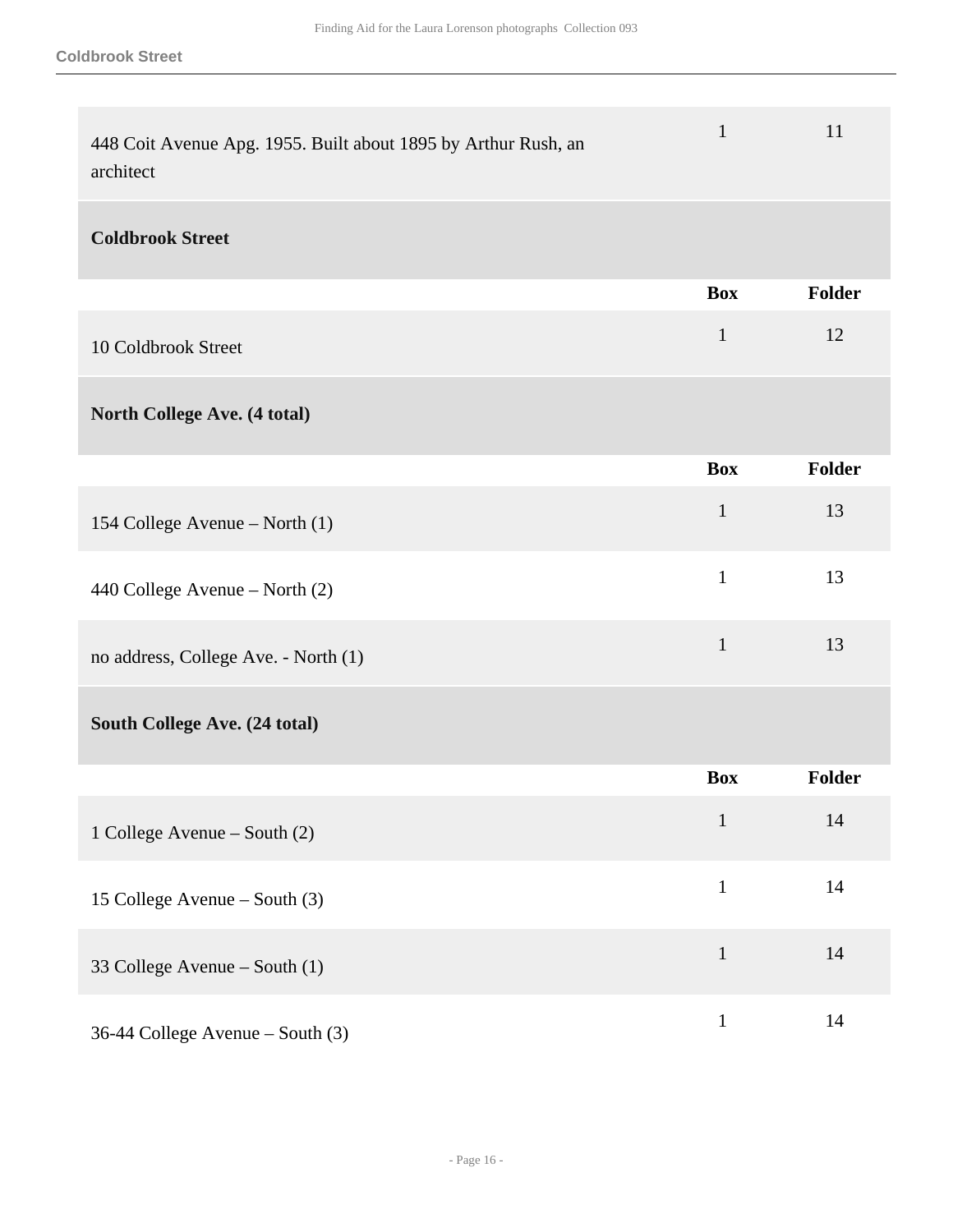#### **Congress Avenue**

|                                | <b>Box</b>   | Folder |
|--------------------------------|--------------|--------|
| <b>Crescent Street</b>         |              |        |
| 107 Congress Avenue (1)        | $\mathbf{1}$ | 15     |
|                                | <b>Box</b>   | Folder |
| <b>Congress Avenue</b>         |              |        |
| 505 College Avenue – South (2) | $\mathbf{1}$ | 14     |
| 300 College Avenue – South (1) | $\mathbf{1}$ | 14     |
| 134 College Avenue – South (1) | $\mathbf{1}$ | 14     |
| 125 College Avenue - South (2) | $\mathbf{1}$ | 14     |
| 115 College Avenue – South (1) | $\mathbf{1}$ | 14     |
| 112 College Avenue – South (2) | $\mathbf{1}$ | 14     |
| 103 College Avenue – South (1) | $\mathbf{1}$ | 14     |
| 64 College Avenue – South (1)  | $\mathbf{1}$ | 14     |
| 50 College Avenue – south (2)  | $\mathbf{1}$ | 14     |
| 45 College Avenue – South (2)  | $\mathbf{1}$ | 14     |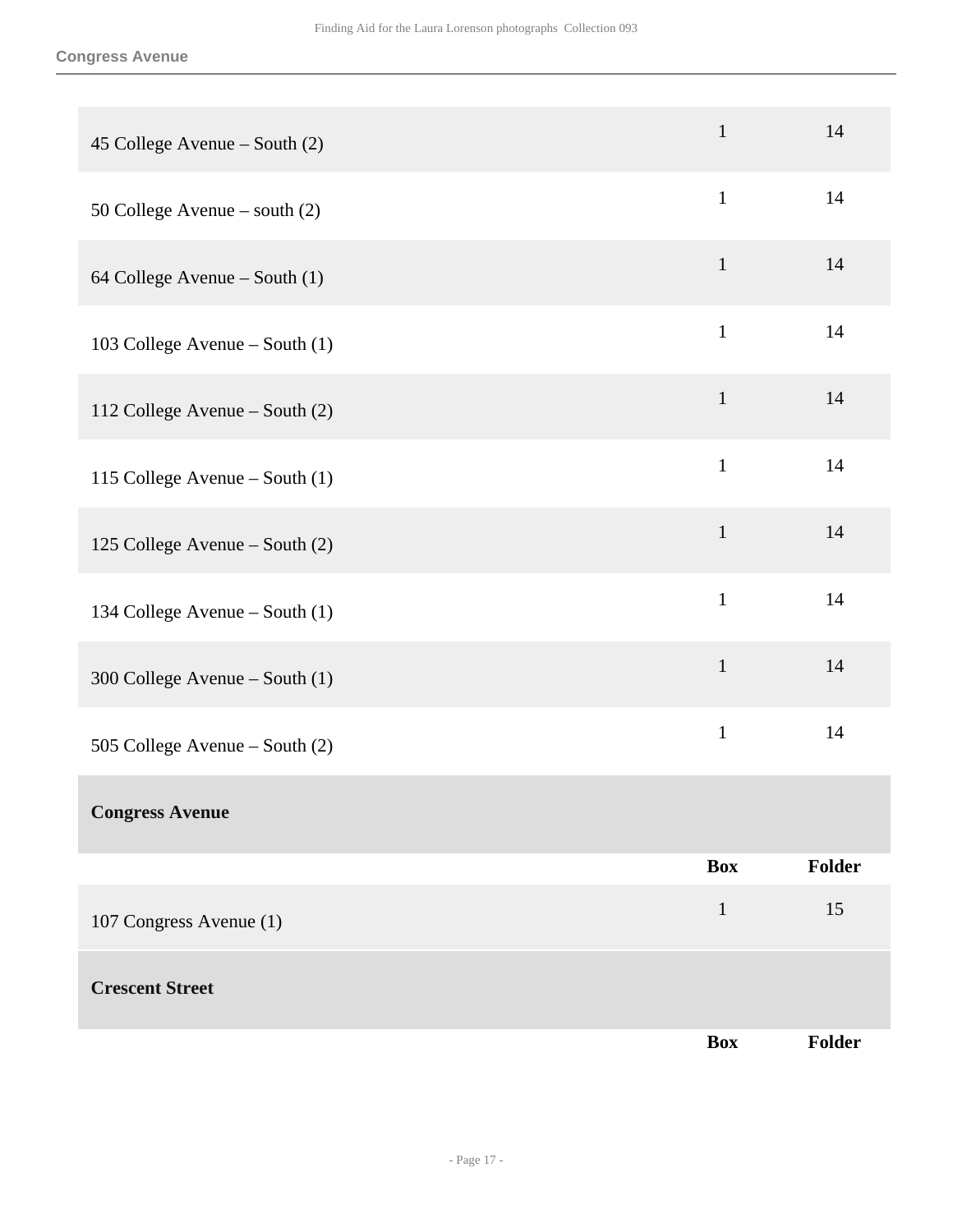| 302 Crescent Street (2)                   | $\mathbf{1}$ | 16            |
|-------------------------------------------|--------------|---------------|
| 457 Crescent Street (1)                   | $\mathbf{1}$ | 16            |
| <b>Division Avenue</b>                    |              |               |
|                                           | <b>Box</b>   | <b>Folder</b> |
| 123 Division Avenue, (1)                  | $\mathbf{1}$ | 17            |
| Ringuette House, Division Avenue (1)      | $\mathbf{1}$ | 17            |
| <b>East Paris Avenue</b>                  |              |               |
|                                           | <b>Box</b>   | Folder        |
| 3180 East Paris Avenue. Octagon House (2) | $\mathbf{1}$ | 18            |
| <b>Eastern Avenue</b>                     |              |               |
|                                           | <b>Box</b>   | Folder        |
| 220 Eastern Avenue (1)                    | $\mathbf{1}$ | 19            |
| 330 Eastern Avenue (2)                    | $\mathbf 1$  | 19            |
| 822 Eastern Avenue (2)                    | $\mathbf{1}$ | 19            |
| 2055 Eastern Avenue (3)                   | $\,1$        | 19            |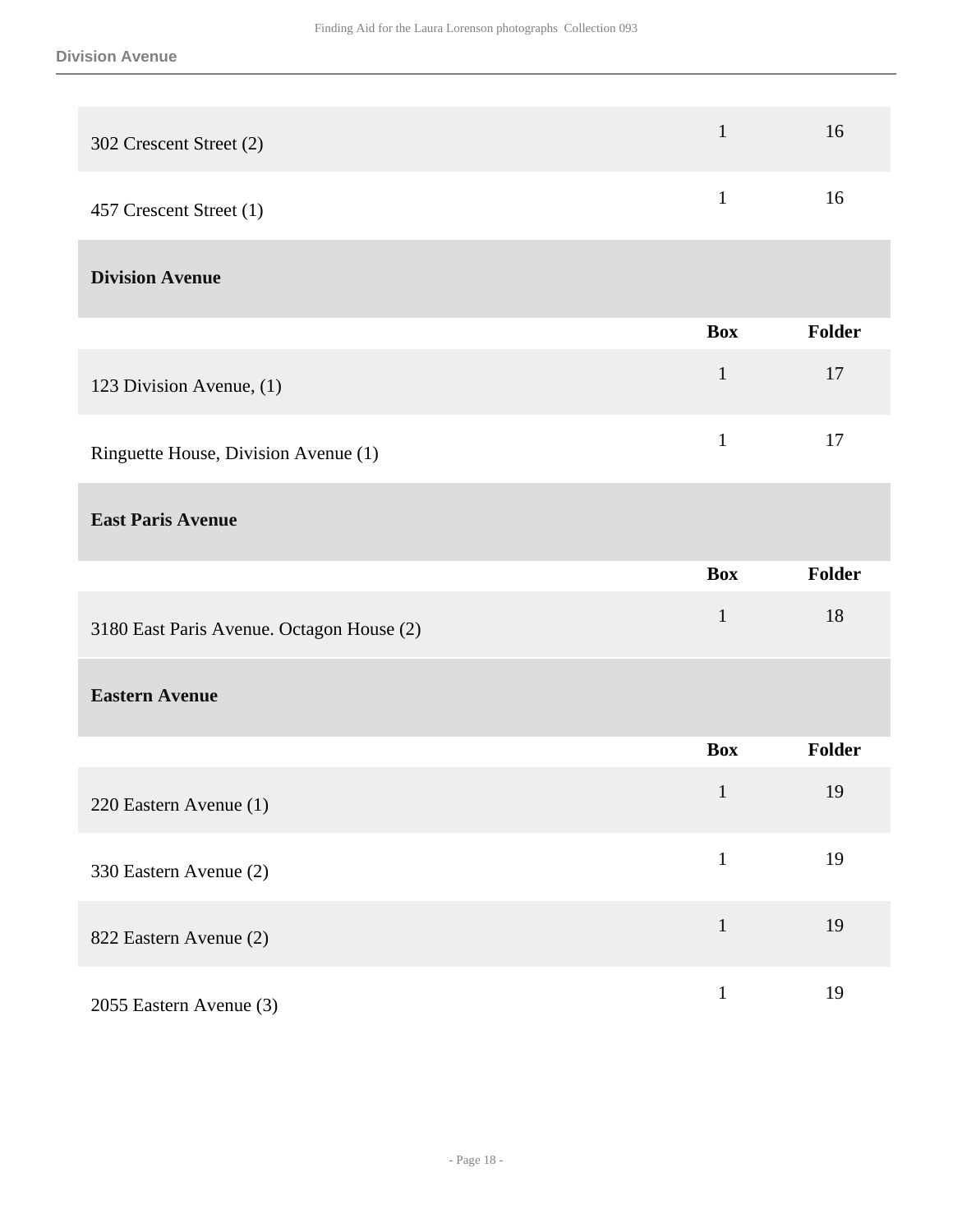| <b>Fitzhugh Avenue</b>      |              |        |
|-----------------------------|--------------|--------|
|                             | <b>Box</b>   | Folder |
| 117 Fitzhugh Avenue (1)     | $\mathbf 1$  | 20     |
| <b>Fountain Street (19)</b> |              |        |
|                             | <b>Box</b>   | Folder |
| 112 Fountain Street (2)     | $\mathbf 1$  | 21     |
| 145 Fountain Street (1)     | $\mathbf{1}$ | 21     |
| 165 Fountain Street (1)     | $\mathbf{1}$ | 21     |
| 230 Fountain Street (1)     | $\mathbf{1}$ | 21     |
| 241 Fountain Street (1)     | $\mathbf{1}$ | 21     |
| 301 Fountain Street (1)     | $\mathbf{1}$ | 21     |
| 322 Fountain Street (1)     | $\mathbf 1$  | 21     |
| 323 Fountain Street (1)     | $\mathbf{1}$ | 21     |
| 330 Fountain Street (2)     | $\mathbf 1$  | 21     |
| 333 Fountain Street (1)     | $\mathbf{1}$ | 21     |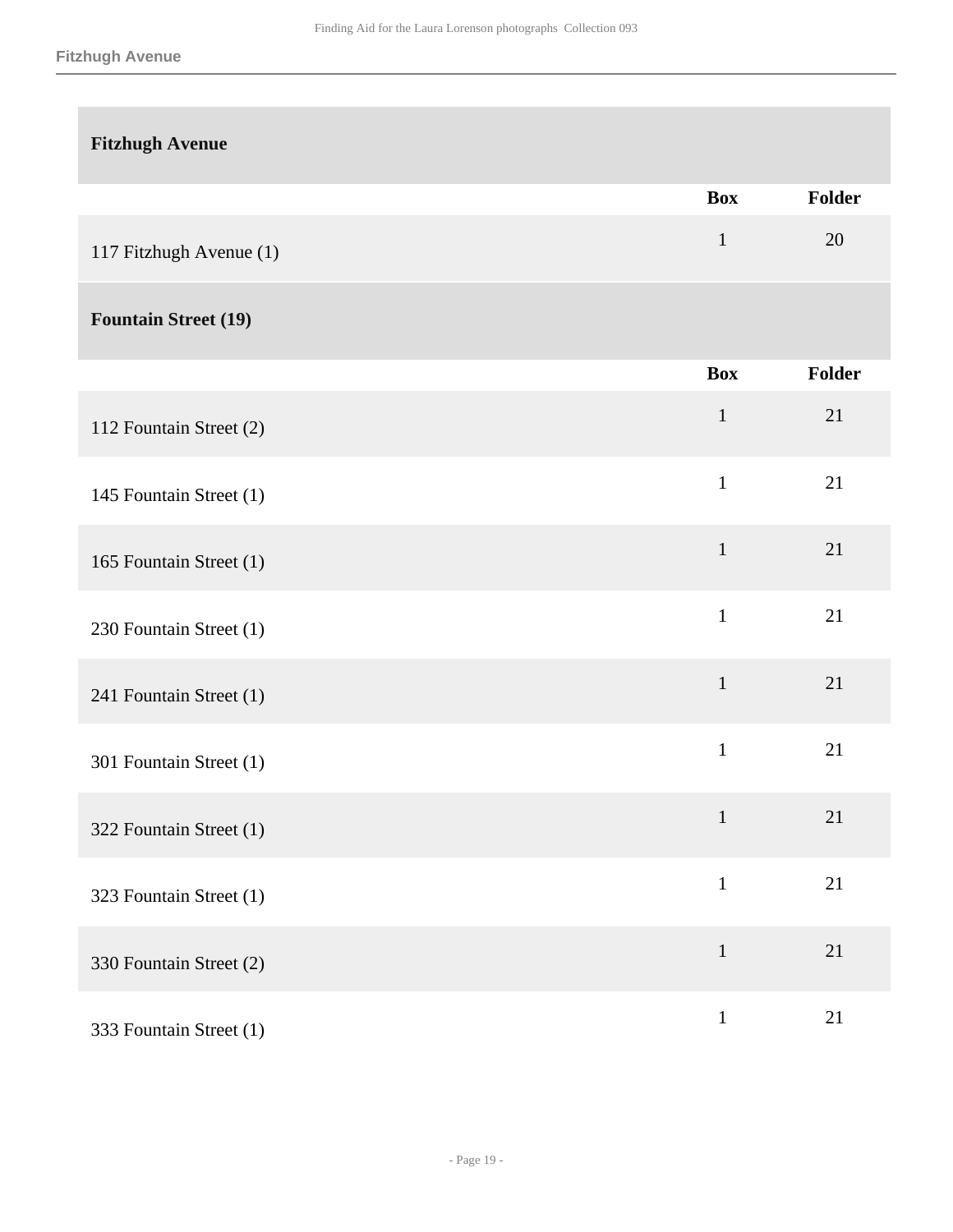| 404 Fountain Street (2) | $\mathbf{1}$ | 21     |
|-------------------------|--------------|--------|
| 422 Fountain Street (1) | $\mathbf 1$  | 21     |
| 432 Fountain Street (2) | $\mathbf{1}$ | 21     |
| 465 Fountain Street (1) | $\mathbf{1}$ | 21     |
| 535 Fountain Street (1) | $\mathbf 1$  | 21     |
| Front $(17)$            |              |        |
|                         | <b>Box</b>   | Folder |
|                         |              |        |
| 537 Front Street (3)    | $\mathbf 1$  | 22     |
| 611 Front Street (3)    | $\mathbf{1}$ | 22     |
| 641 Front Street (3)    | $\mathbf{1}$ | 22     |
| 671 Front Street (2)    | $\mathbf{1}$ | 22     |
| 731 Front Street (3)    | $1\,$        | 22     |
| 923 Front Street (2)    | $\mathbf{1}$ | $22\,$ |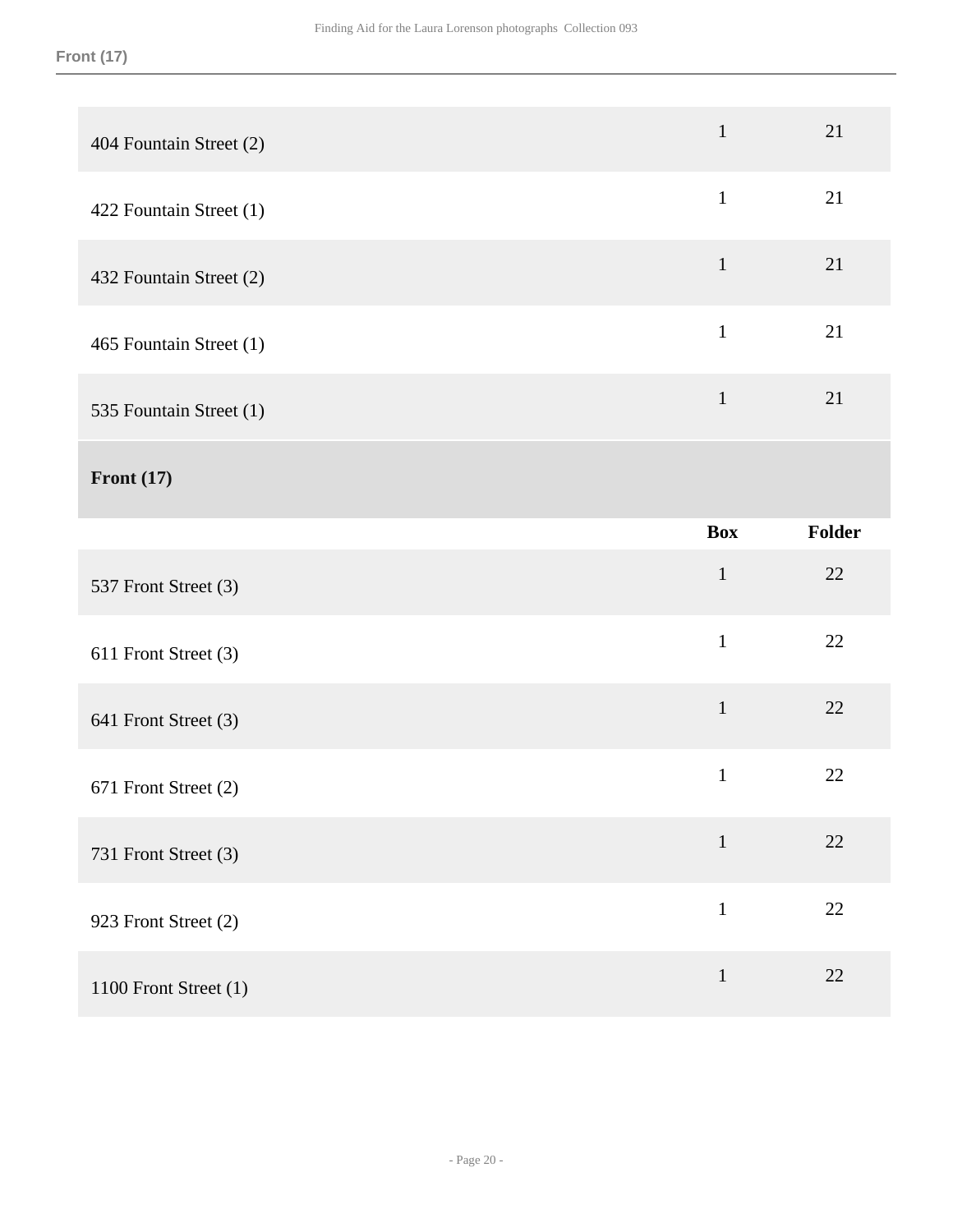### **Fruit Ridge Avenue**

|                             | <b>Box</b> | <b>Folder</b> |
|-----------------------------|------------|---------------|
| 4481 Fruit Ridge Avenue (3) |            | 23            |

### **Fulton Street**

### **Scope and Contents note**

\*Dikeman House listed as 300 in later references, See GR Press, Oct. 8, 1970, 5-D.

|                         | <b>Box</b>   | Folder |
|-------------------------|--------------|--------|
| 119 Fulton Street       | $\mathbf{1}$ | 24     |
| 222 Fulton Street       | $\mathbf{1}$ | 24     |
| 230 Fulton Street       | $\mathbf{1}$ | 24     |
| 254 Fulton Street       | $\mathbf{1}$ | 24     |
| 302?* 302 Fulton Street | $\mathbf{1}$ | 24     |
| 303 Fulton Street       | $\mathbf{1}$ | 24     |
| 317 Fulton Street       | $\mathbf{1}$ | 24     |
| 320 Fulton Street       | $\mathbf{1}$ | 24     |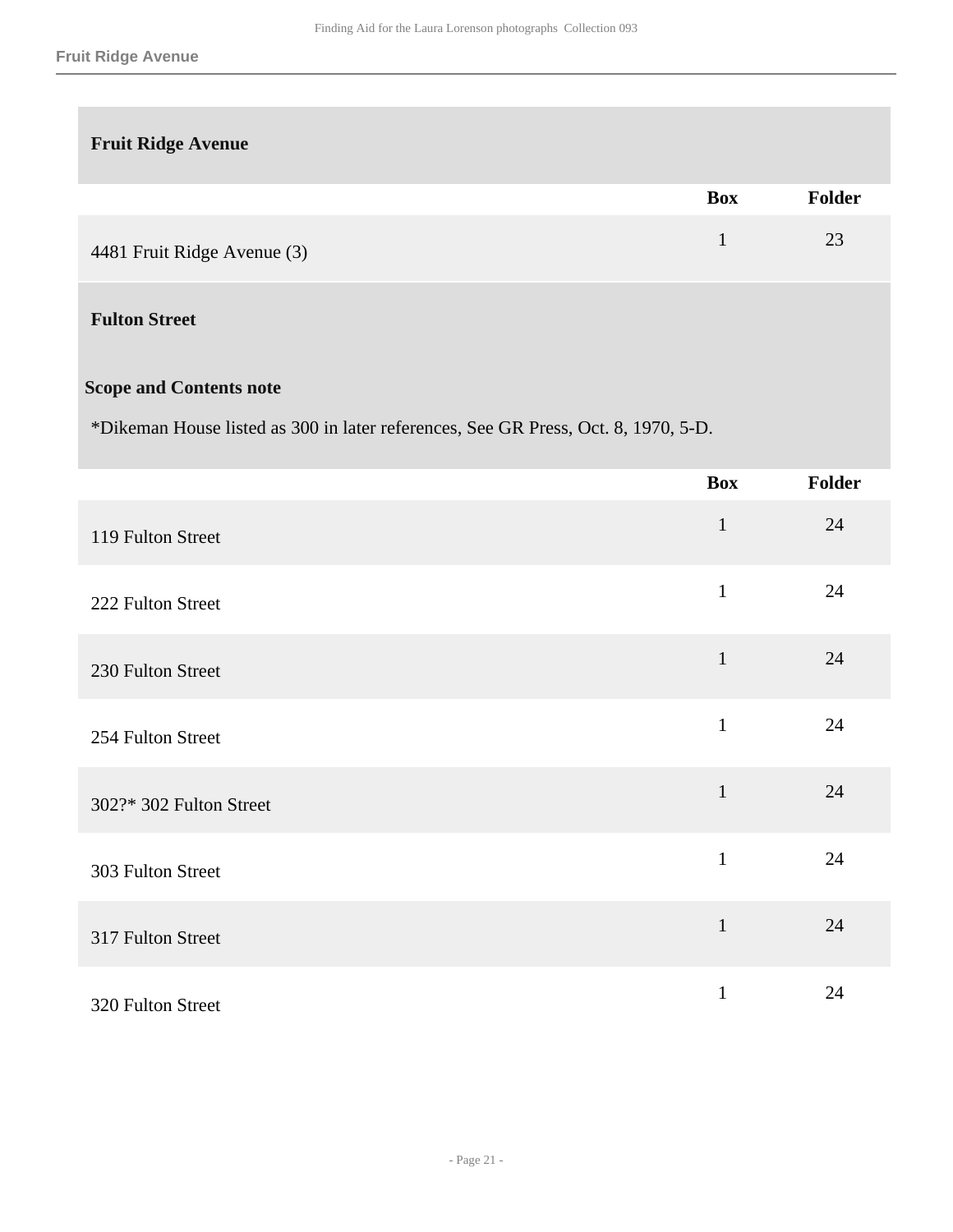| 325 Fulton Street  | $\mathbf{1}$ | 24     |
|--------------------|--------------|--------|
| 326 Fulton Street  | $\mathbf{1}$ | 24     |
| 422 Fulton Street  | $\mathbf{1}$ | 24     |
| 427 Fulton Street  | $\mathbf 1$  | 24     |
| 433 Fulton Street  | $\mathbf{1}$ | 24     |
| 439 Fulton Street  | $\mathbf{1}$ | 24     |
| 440 Fulton Street  | $\mathbf 1$  | 24     |
| 448 Fulton Street  | $\mathbf{1}$ | 24     |
| 449 Fulton Street  | $\mathbf{1}$ | $24\,$ |
| 458 Fulton Street  | $\mathbf{1}$ | 24     |
| 461 Fulton Street  | $\mathbf{1}$ | 24     |
| 638 Fulton Street  | $\mathbf{1}$ | $24\,$ |
| 1234 Fulton Street | $\,1\,$      | 24     |
| 1425 Fulton Street | $1\,$        | $24\,$ |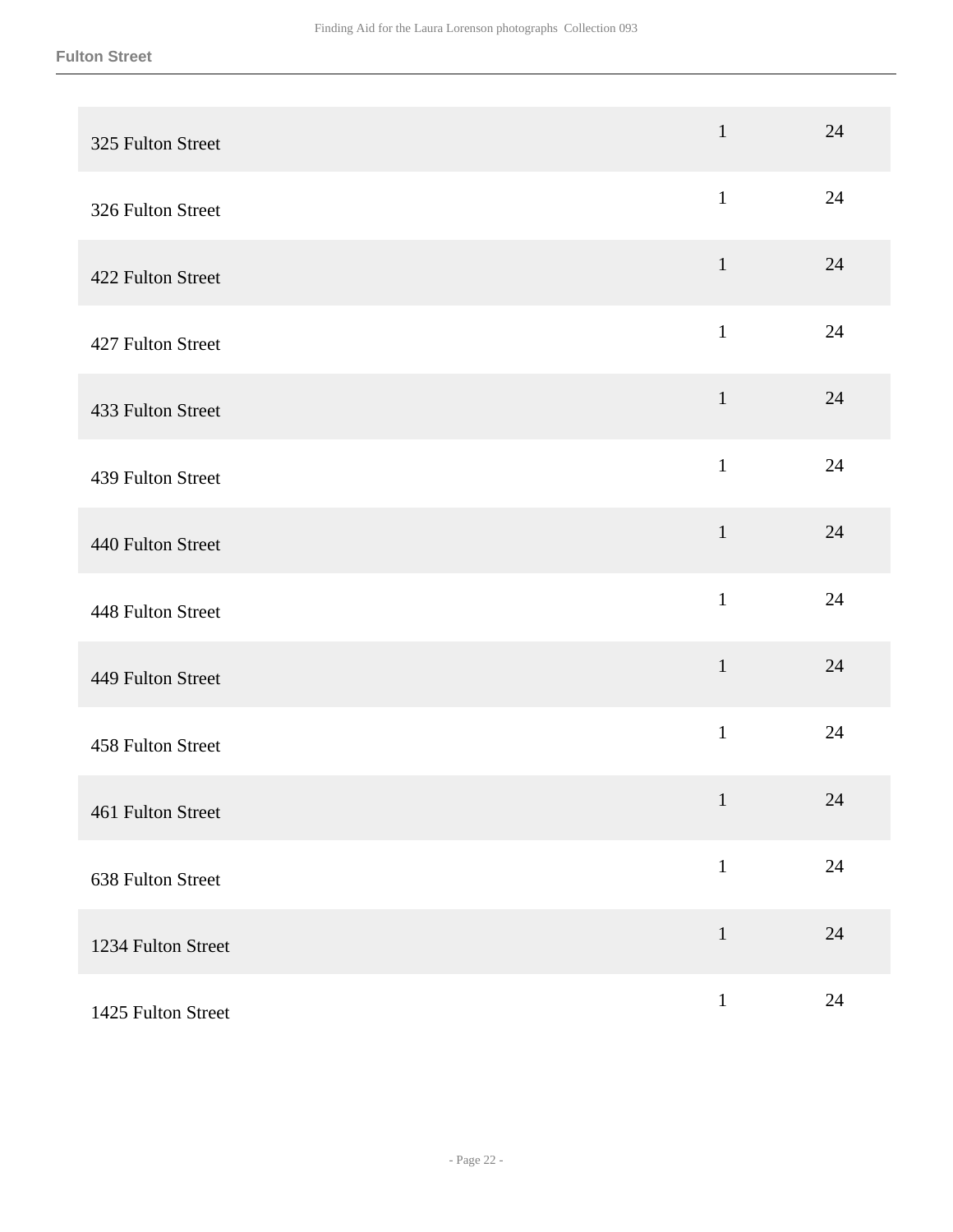| <b>Gay Avenue</b>            |              |               |
|------------------------------|--------------|---------------|
|                              | <b>Box</b>   | <b>Folder</b> |
| 20 Gay Avenue                | $\mathbf{1}$ | 25            |
| <b>Hall Street</b>           |              |               |
|                              | <b>Box</b>   | Folder        |
| 220 Hall Street              | $\mathbf{1}$ | 26            |
| <b>Hastings Street</b>       |              |               |
|                              | <b>Box</b>   | <b>Folder</b> |
| 7 Hastings Street, near Coit | $\mathbf{1}$ | 27            |
| <b>Ionia Avenue</b>          |              |               |
|                              | <b>Box</b>   | Folder        |
| 114 Ionia Avenue             | $\mathbf 1$  | 28            |
| <b>Jefferson Avenue</b>      |              |               |
|                              | <b>Box</b>   | Folder        |
| 40 Jefferson Avenue          | $\mathbf{1}$ | 29            |
| 55 Jefferson Avenue          | $\mathbf{1}$ | 29            |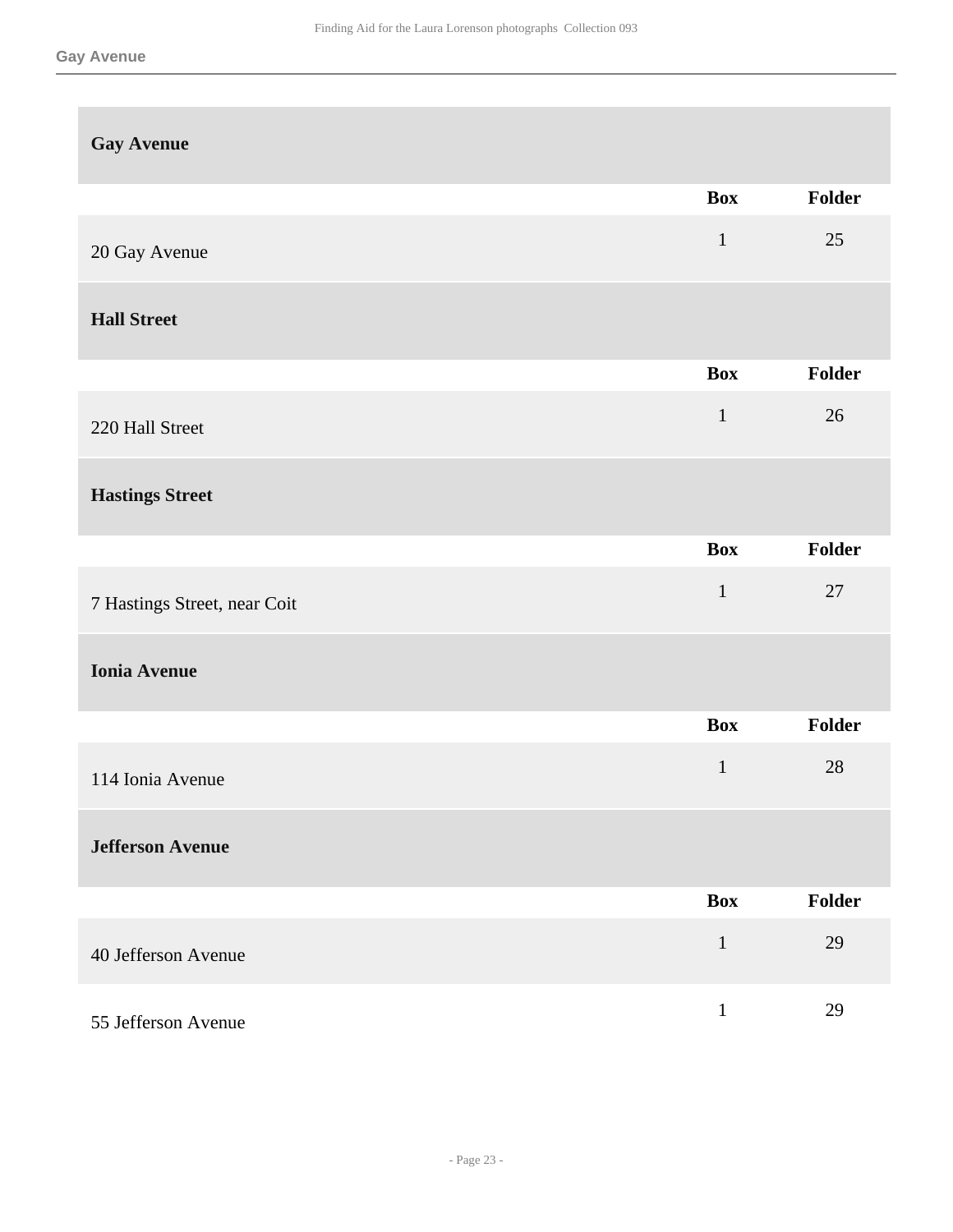| 230 Jefferson Avenue        | $\mathbf{1}$ | 29     |
|-----------------------------|--------------|--------|
| <b>John Street</b>          |              |        |
|                             | <b>Box</b>   | Folder |
| 221 John Street             | $\mathbf{1}$ | 30     |
| Lafayette Avenue - North    |              |        |
|                             | <b>Box</b>   | Folder |
| 28 Lafayette Avenue - North | $\mathbf{1}$ | 31     |
| 35 Lafayette Avenue - North | $\mathbf{1}$ | 31     |
| 54 Lafayette Avenue - North | $\mathbf{1}$ | 31     |
| 55 Lafayette Avenue - North | $\mathbf{1}$ | 31     |
| 62 Lafayette Avenue - North | $\mathbf{1}$ | 31     |
| 65 Lafayette Avenue - North | $\mathbf{1}$ | 31     |
| 70 Lafayette Avenue - North | $\mathbf{1}$ | 31     |
| 71 Lafayette Avenue = North | $\mathbf{1}$ | 31     |
| 74 Lafayette Avenue - North | $\mathbf{1}$ | 31     |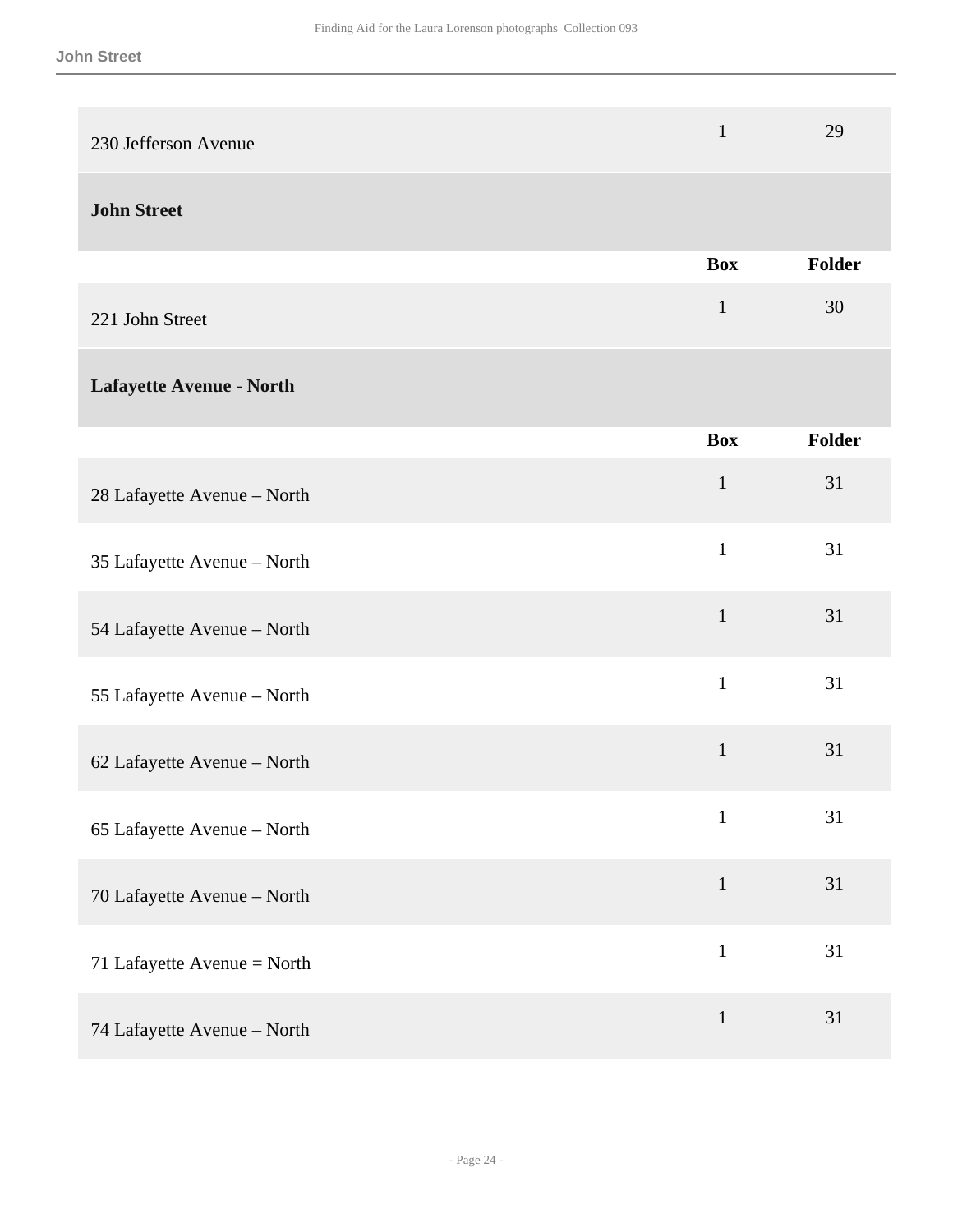| 111 Lafayette Avenue - North    | $\mathbf{1}$ | 31     |
|---------------------------------|--------------|--------|
| 151 Lafayette Avenue - North    | $\mathbf{1}$ | 31     |
| 217 Lafayette Avenue - North    | $\mathbf{1}$ | 31     |
| 223 Lafayette Avenue - North    | $\mathbf{1}$ | 31     |
| 247 Lafayette Avenue - North    | $\mathbf{1}$ | 31     |
| <b>Lafayette Avenue - South</b> |              |        |
|                                 | <b>Box</b>   | Folder |
| 25 Lafayette Avenue - South     | $\mathbf{1}$ | 32     |
| 28 Lafayette Avenue - South     | $\mathbf{1}$ | 32     |
| 33 Lafayette Avenue - South     | $\mathbf{1}$ | 32     |
| 38 Lafayette Avenue - South     | $\mathbf{1}$ | 32     |
| 46 Lafayette Avenue - South     | $\mathbf{1}$ | 32     |
| 57 Lafayette Avenue - South     | $\mathbf{1}$ | 32     |
| <b>LaGrave Avenue</b>           |              |        |
|                                 | <b>Box</b>   | Folder |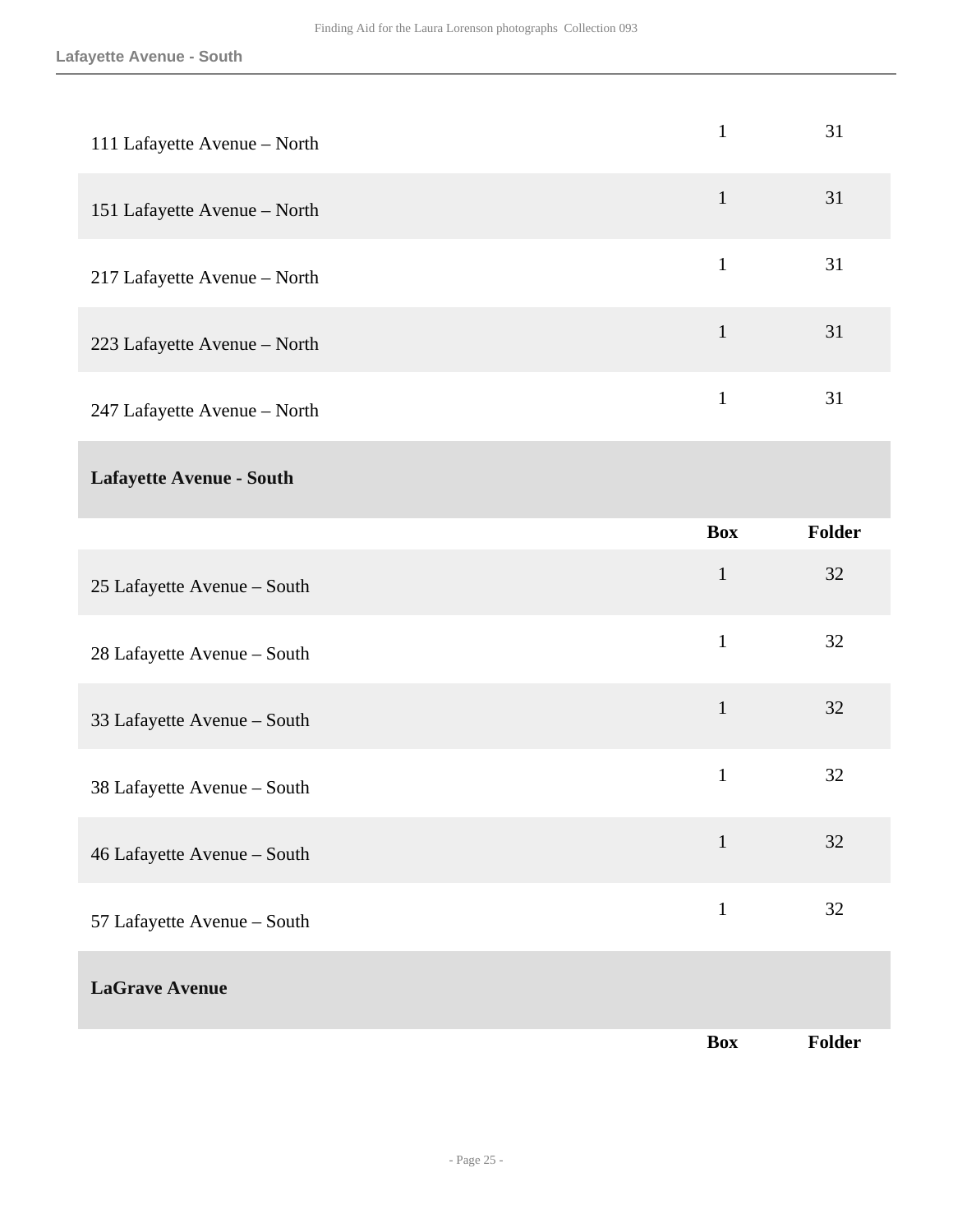| 98 LaGrave Avenue               | $\mathbf{1}$ | 33     |
|---------------------------------|--------------|--------|
| 137 LaGrave Avenue              | $\mathbf{1}$ | 33     |
| 206 LaGrave Avenue              | $\mathbf{1}$ | 33     |
| <b>Lake Drive</b>               |              |        |
|                                 | <b>Box</b>   | Folder |
| 852 Lake Drive                  | $\mathbf 1$  | 34     |
| 1033 Lake Drive                 | $\mathbf{1}$ | 34     |
| 1152 Lake Drive(garage)         | $\mathbf{1}$ | 34     |
| 2006 Lake Drive                 | $\mathbf{1}$ | 34     |
| 2025 Lake Drive, corner Carlton | $\mathbf{1}$ | 34     |
| 2175 Lake Drive                 | $\mathbf 1$  | 34     |
| 2801 Lake Drive                 | $\mathbf{1}$ | 34     |
| <b>Lake Michigan Drive</b>      |              |        |
|                                 | <b>Box</b>   | Folder |
| 418 Lake Michigan Drive         | $\mathbf{1}$ | 35     |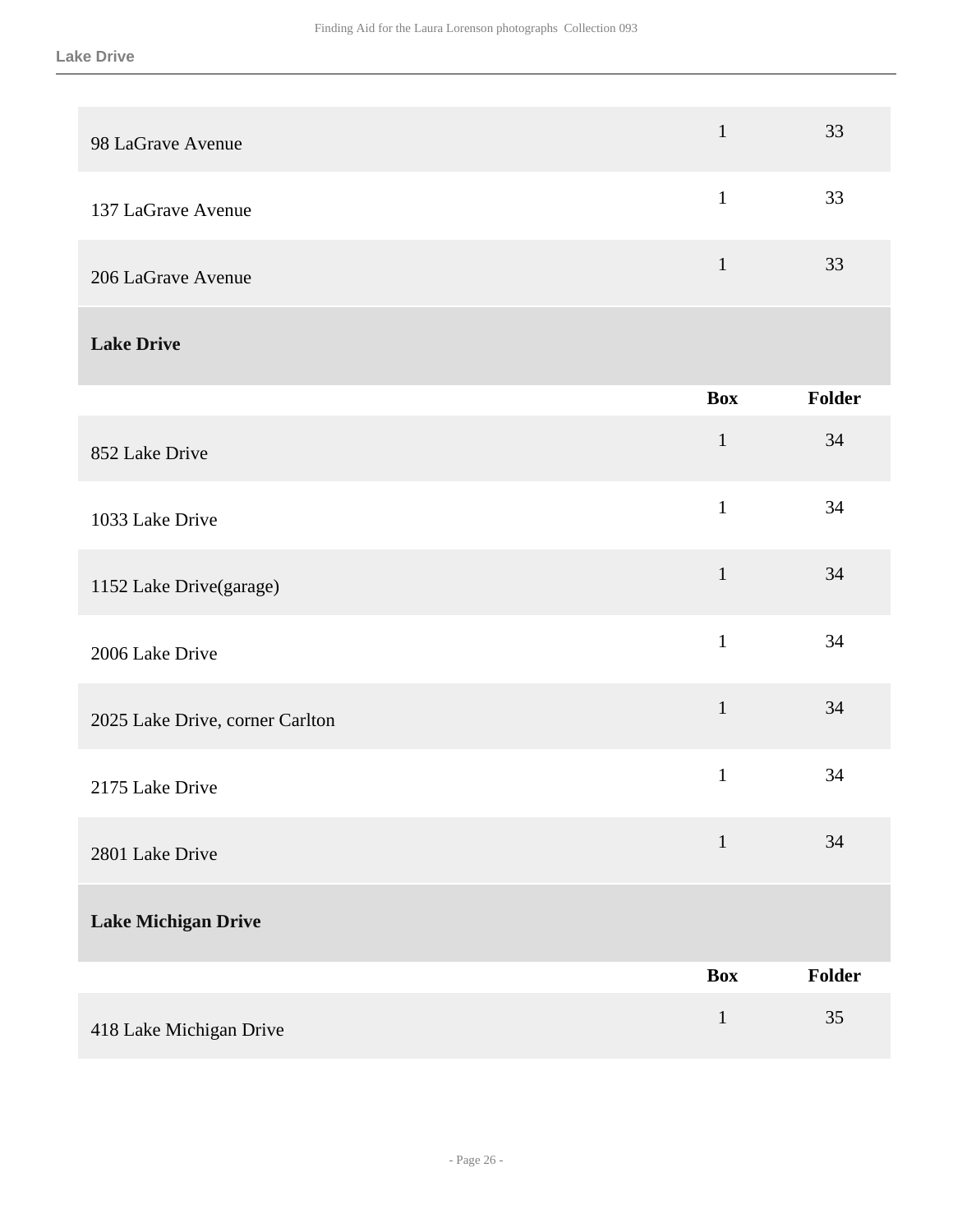| 2120 Lake Michigan Drive                 | $\mathbf{1}$ | 35            |
|------------------------------------------|--------------|---------------|
| 2124 Lake Michigan Drive                 | $\mathbf{1}$ | 35            |
| 2514 Lake Michigan Drive                 | $\mathbf{1}$ | 35            |
| 2645 Lake Michigan Drive                 | $\mathbf{1}$ | 35            |
| <b>Leonard Street</b>                    |              |               |
|                                          | <b>Box</b>   | <b>Folder</b> |
| 4301 Leonard Street                      | $\mathbf{1}$ | 36            |
| 4351 Leonard Street, house in Lamont, MI | $\mathbf{1}$ | 36            |
| <b>Livingston Avenue</b>                 |              |               |
|                                          | <b>Box</b>   | <b>Folder</b> |
|                                          |              |               |
| 408 Livingston Avenue                    | $\mathbf{1}$ | 37            |
| <b>Lyon Street</b>                       |              |               |
|                                          | <b>Box</b>   | <b>Folder</b> |
| 128 Lyon Street                          | $\,1\,$      | 38            |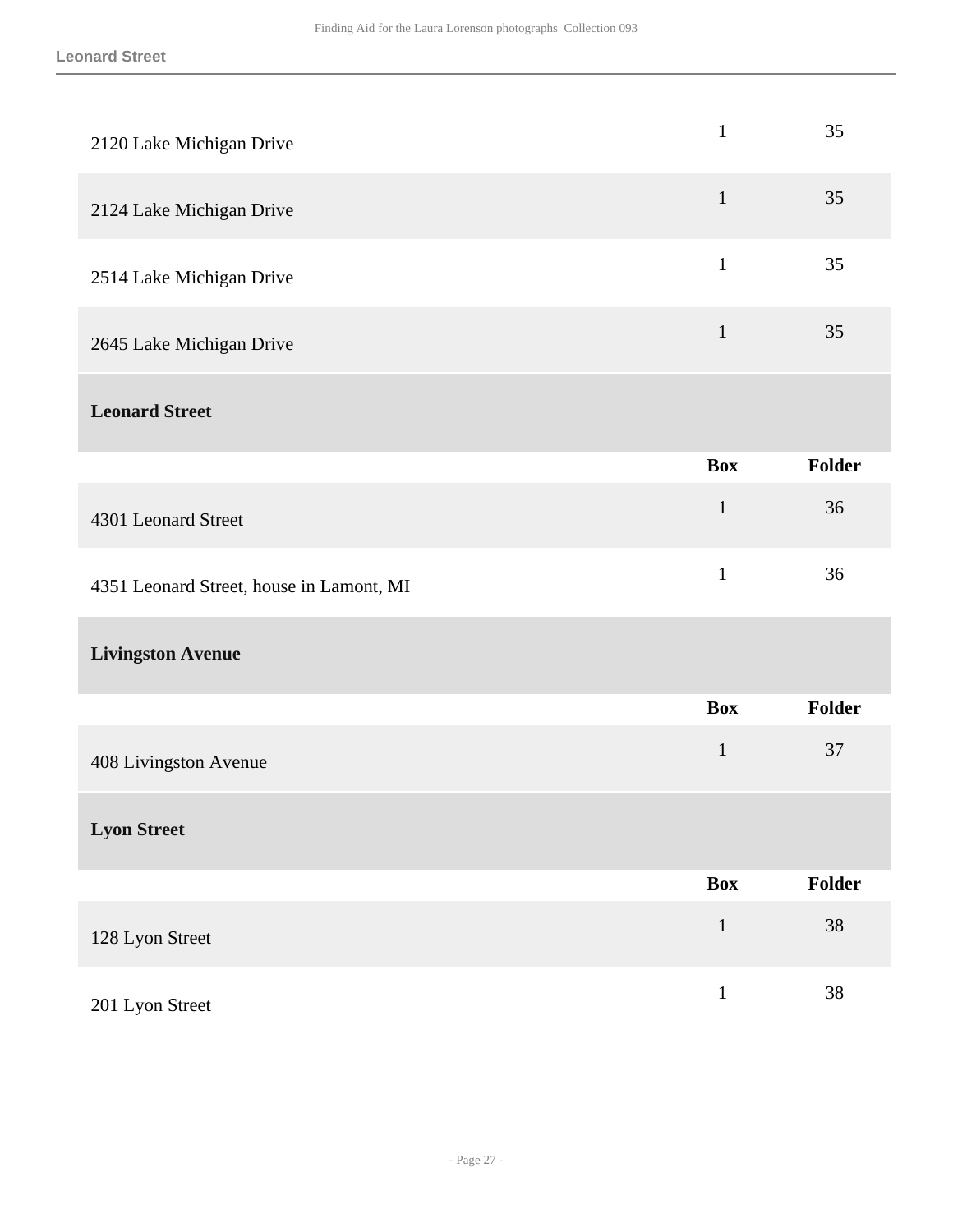| 212 Lyon Street       | $\mathbf{1}$ | 38     |
|-----------------------|--------------|--------|
| 324 Lyon Street       | $\mathbf{1}$ | 38     |
| 440 Lyon Street       | $\mathbf 1$  | 38     |
| <b>Madison Avenue</b> |              |        |
|                       | <b>Box</b>   | Folder |
| 100 Madison Avenue    | $\mathbf 1$  | 39     |
| 121 Madison Avenue    | $\mathbf{1}$ | 39     |
| 326 Madison Avenue    | $\mathbf{1}$ | 39     |
| 450 Madison Avenue    | $\mathbf{1}$ | 39     |
| 455 Madison Avenue    | $\mathbf{1}$ | 39     |
| 515 Madison Avenue    | $\mathbf 1$  | 39     |
| 538 Madison Avenue    | $\mathbf{1}$ | 39     |
| 620 Madison Avenue    | $\mathbf{1}$ | 39     |
| 630 Madison Avenue    | $\mathbf{1}$ | 39     |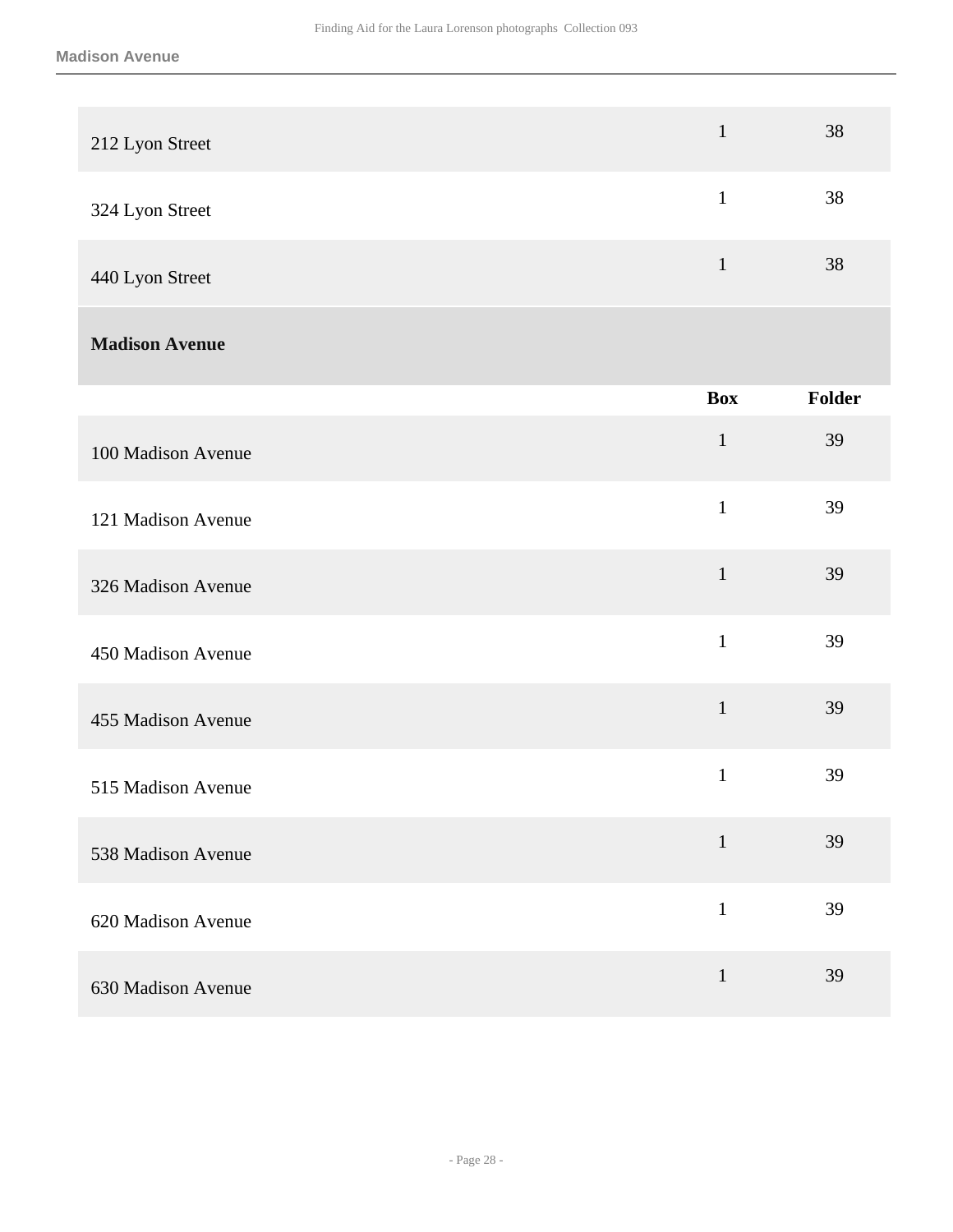| <b>Michigan Street</b>   |              |               |
|--------------------------|--------------|---------------|
|                          | <b>Box</b>   | <b>Folder</b> |
| 111 Michigan Street      | $\mathbf{1}$ | 40            |
| <b>Morris Avenue</b>     |              |               |
|                          | <b>Box</b>   | Folder        |
| 316 Morris Avenue        | $\mathbf 1$  | 41            |
| 342 Morris Avenue        | $\mathbf{1}$ | 41            |
| <b>Ottawa Avenue</b>     |              |               |
|                          | <b>Box</b>   | Folder        |
| 444 Ottawa Avenue        | $\mathbf 1$  | 42            |
| <b>Paris Avenue</b>      |              |               |
|                          | Box          | Folder        |
| 312 Paris Avenue         | $\,1\,$      | 43            |
| 338 Paris Avenue         | $\mathbf 1$  | 43            |
| <b>Plainfield Avenue</b> |              |               |
|                          | Box          | Folder        |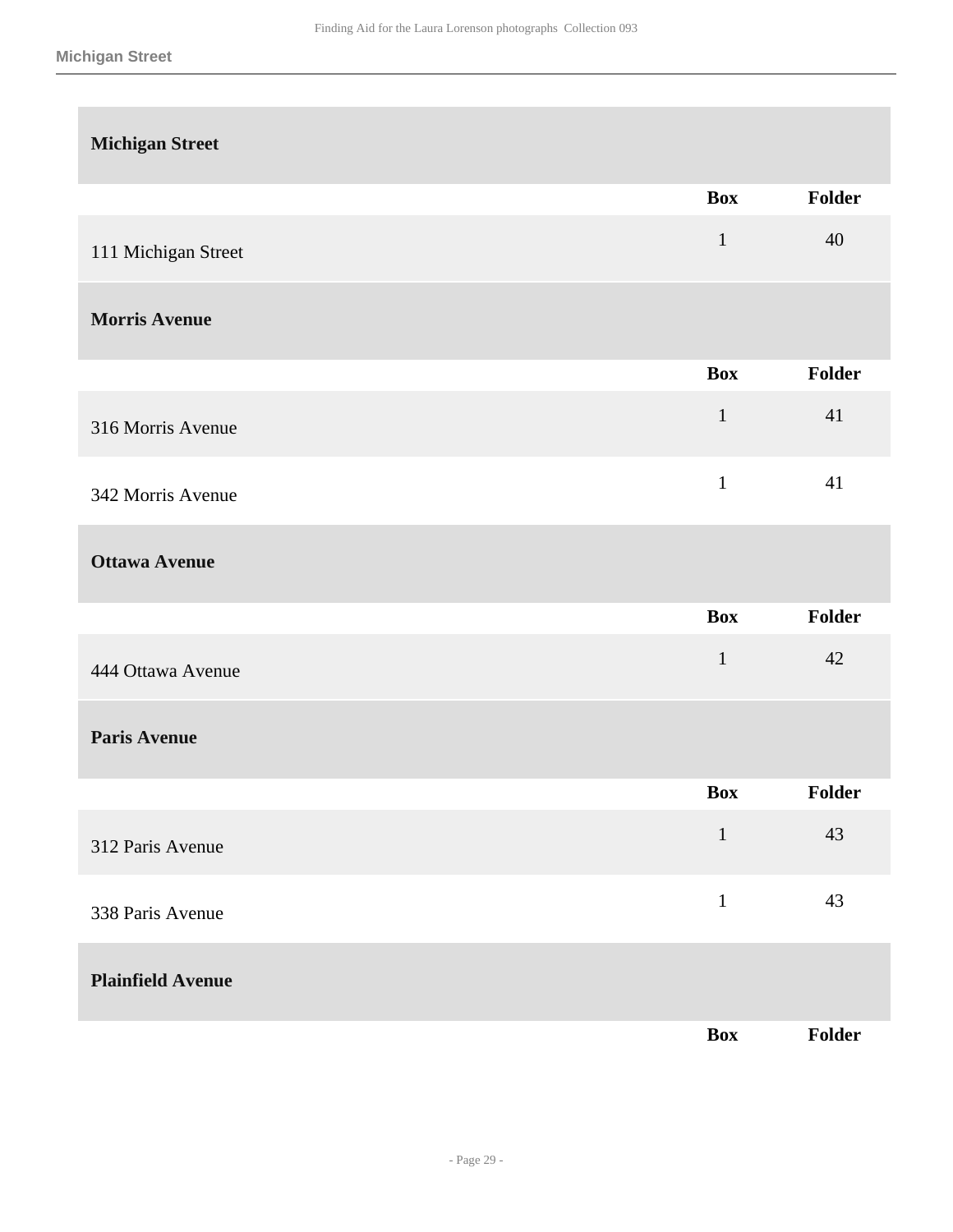| 1330 Plainfield Avenue         | $\mathbf{1}$ | 44            |
|--------------------------------|--------------|---------------|
| <b>Plymouth Avenue</b>         |              |               |
|                                | <b>Box</b>   | <b>Folder</b> |
| 250 Plymouth Avenue            | $\mathbf{1}$ | 45            |
| 350 Plymouth Avenue            | $\mathbf{1}$ | 45            |
| 601 Plymouth Avenue            | $\mathbf{1}$ | 45            |
| 750 Plymouth Avenue            | $\mathbf{1}$ | 45            |
| <b>Portsmouth Place</b>        |              |               |
|                                | <b>Box</b>   | <b>Folder</b> |
| 36 Portsmouth Place            | $\mathbf{1}$ | 46            |
| <b>48 Portsmouth Place</b>     | $\mathbf{1}$ | 46            |
|                                |              |               |
| <b>Prospect Avenue - North</b> |              |               |
|                                | <b>Box</b>   | <b>Folder</b> |
| 28 Prospect Avenue - North     | $1\,$        | 47            |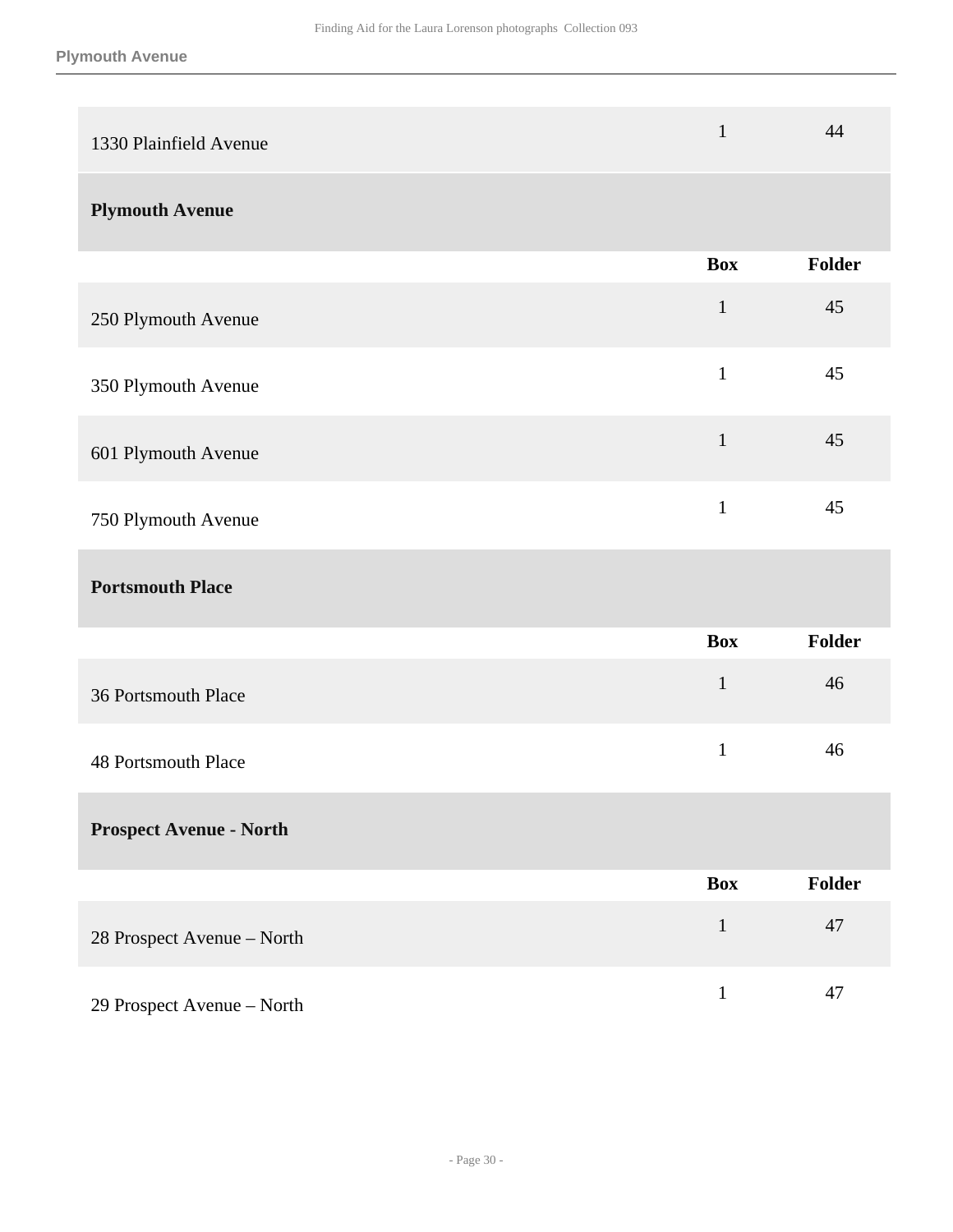| 37 Prospect Avenue - North  | $\mathbf{1}$ | 47 |
|-----------------------------|--------------|----|
| 40 Prospect Avenue - North  | $\mathbf{1}$ | 47 |
| 41 Prospect Avenue - North  | $\mathbf{1}$ | 47 |
| 50 Prospect Avenue - North  | $\mathbf{1}$ | 47 |
| 55 Prospect Avenue - North  | $\mathbf{1}$ | 47 |
| 64 Prospect Avenue - North  | $\mathbf{1}$ | 47 |
| 119 Prospect Avenue - North | $\mathbf{1}$ | 47 |
| 126 Prospect Avenue - North | $\mathbf{1}$ | 47 |
| 134 Prospect Avenue - North | $\mathbf{1}$ | 47 |
| 135 Prospect Avenue - North | $\mathbf{1}$ | 47 |
| 142 Prospect Avenue - North | $\mathbf{1}$ | 47 |
| 152 Prospect Avenue - North | $\mathbf{1}$ | 47 |
| 158 Prospect Avenue - North | $\mathbf{1}$ | 47 |
| 168 Prospect Avenue - North | $\mathbf{1}$ | 47 |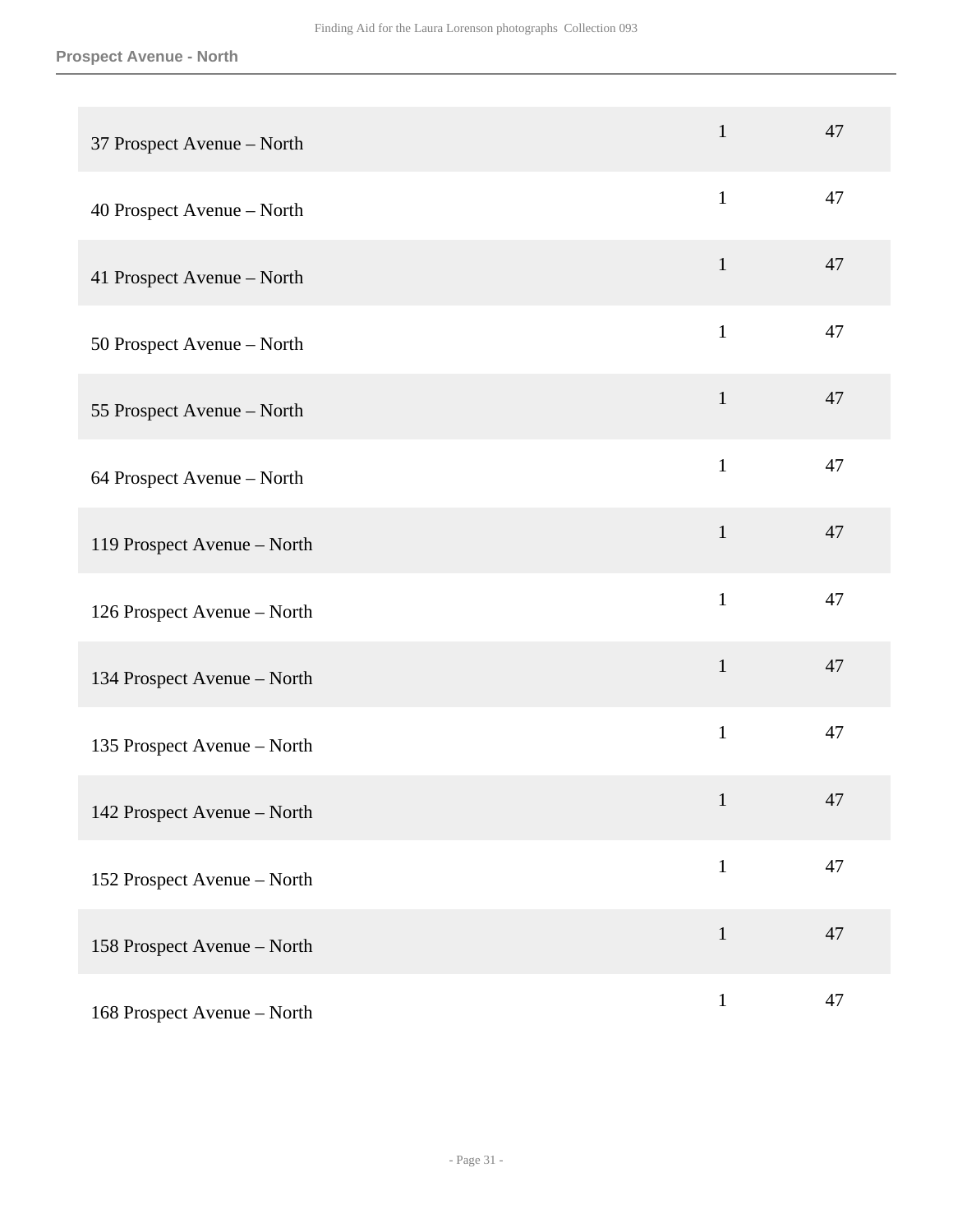| 236 Prospect Avenue - North    | $\mathbf{1}$ | 47     |
|--------------------------------|--------------|--------|
| <b>Prospect Avenue - South</b> |              |        |
|                                | <b>Box</b>   | Folder |
| 18 Prospect Avenue - South     | $\mathbf{1}$ | 48     |
| 37 Prospect Avenue - South     | $\mathbf{1}$ | 48     |
| <b>Ransom Avenue</b>           |              |        |
|                                | <b>Box</b>   | Folder |
| 206 Ransom Avenue              | $\mathbf{1}$ | 49     |
| 216 Ransom Avenue              | $\mathbf{1}$ | 49     |
| 234 Ransom Avenue              | $\mathbf{1}$ | 49     |
| <b>Robinson Road</b>           |              |        |
|                                | <b>Box</b>   | Folder |
| 1720 Robinson Road             | $\mathbf{1}$ | 50     |
| 1869 Robinson Road             | $\mathbf{1}$ | 50     |
| <b>Scribner Avenue</b>         |              |        |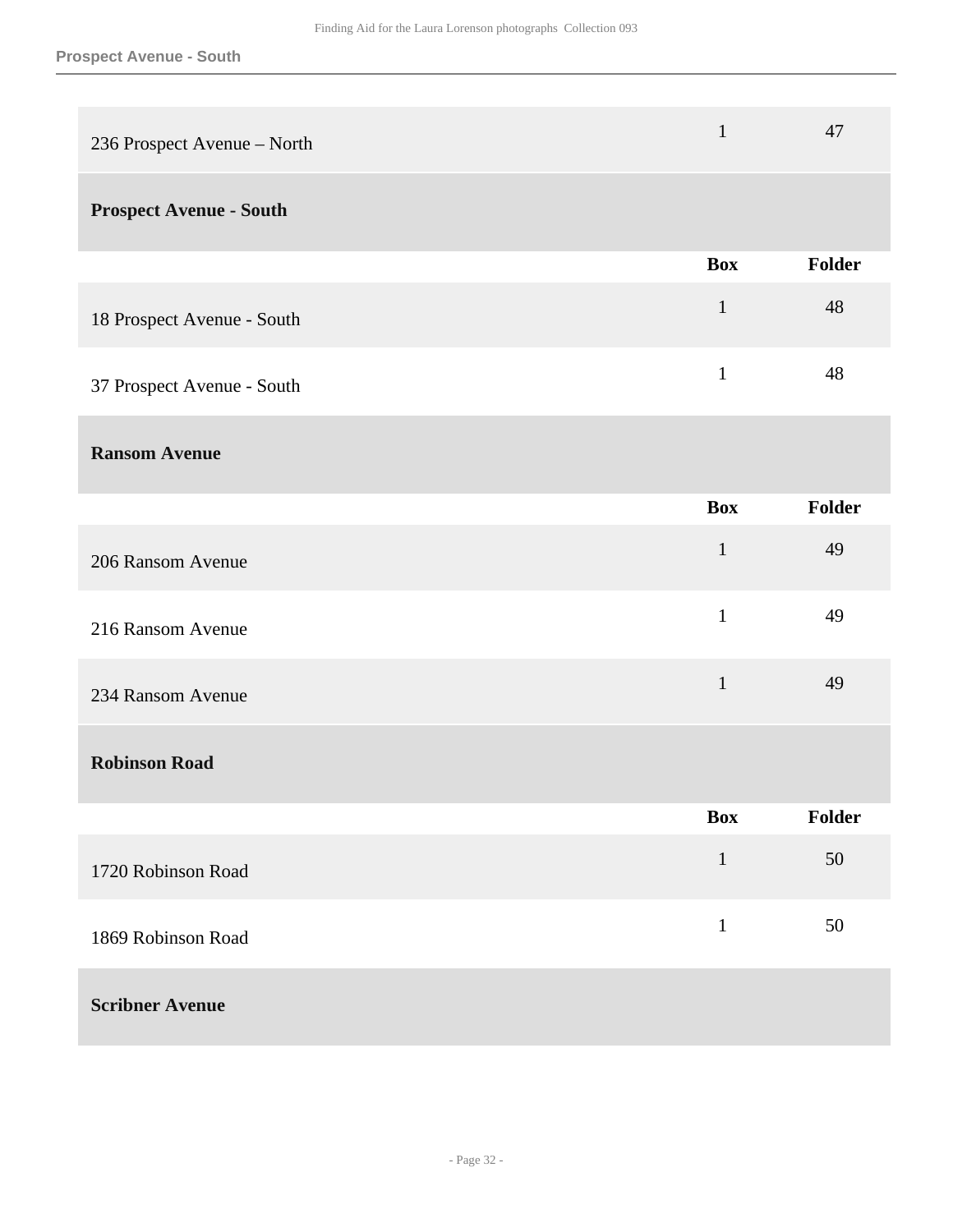|                       | <b>Box</b>   | Folder        |
|-----------------------|--------------|---------------|
| 517 Scribner Avenue   | $\mathbf 1$  | 51            |
| 518 Scribner Avenue   | $\mathbf{1}$ | 51            |
| 529 Scribner Avenue   | $\mathbf 1$  | 51            |
| 538 Scribner Avenue   | $\mathbf{1}$ | 51            |
| 554 Scribner Avenue   | $\mathbf{1}$ | 51            |
| 643 Scribner Avenue   | $\mathbf{1}$ | 51            |
| 657 Scribner Avenue   | $\mathbf{1}$ | 51            |
| 669 Scribner Avenue   | $\mathbf{1}$ | 51            |
| 758 Scribner Avenue   | $\mathbf 1$  | 51            |
| <b>Sheldon Avenue</b> |              |               |
|                       | <b>Box</b>   | <b>Folder</b> |
| 59 Sheldon Avenue     | $\mathbf{1}$ | $52\,$        |
| 131 Sheldon Avenue    | $\mathbf 1$  | $52\,$        |
| 228 Sheldon Avenue    | $\mathbf{1}$ | 52            |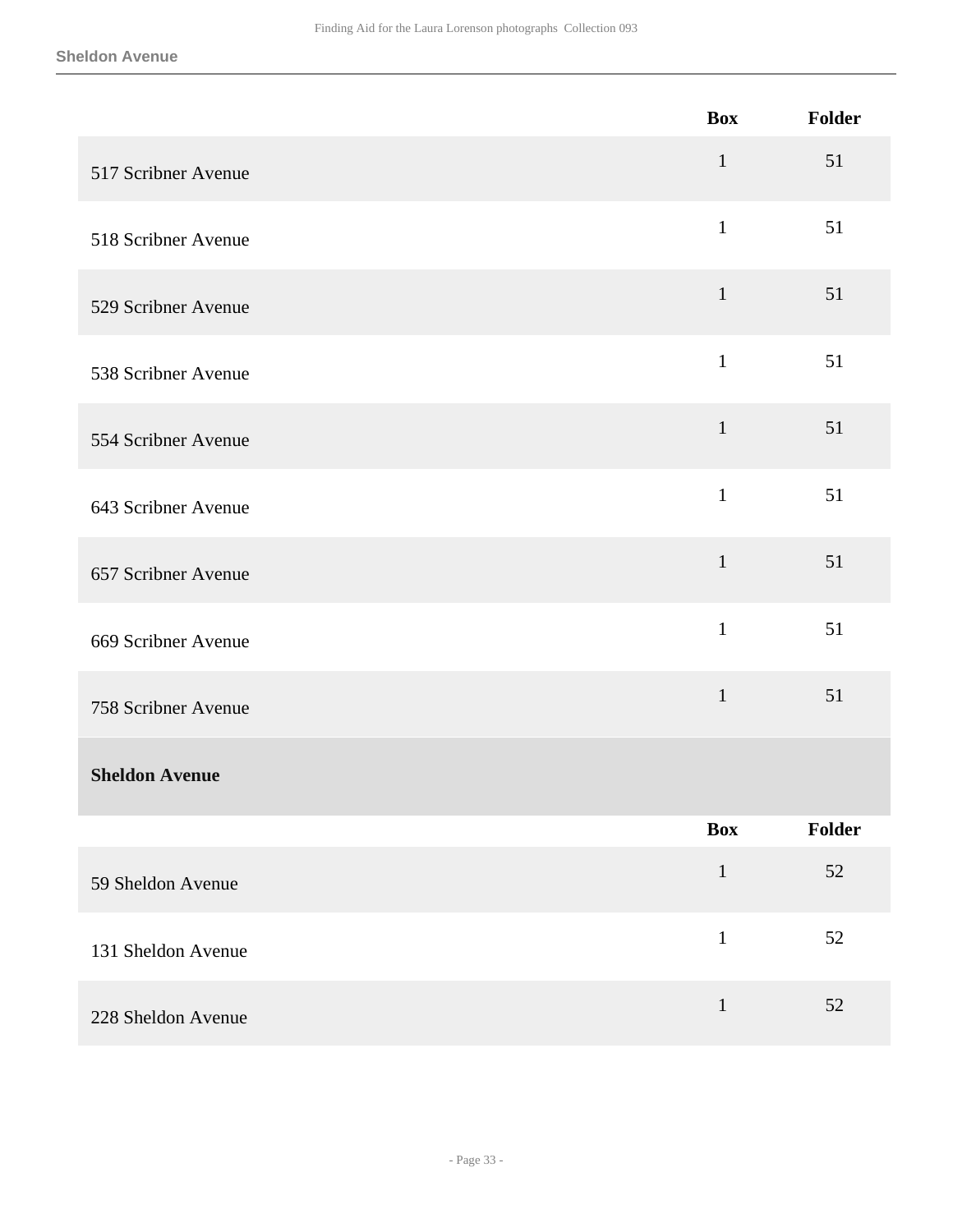| 333 Sheldon Avenue   | $\mathbf{1}$ | 52     |
|----------------------|--------------|--------|
| <b>State Street</b>  |              |        |
|                      | <b>Box</b>   | Folder |
| 216 State Street     | $\mathbf{1}$ | 53     |
| 222 State Street     | $\mathbf{1}$ | 53     |
| <b>Summer Avenue</b> |              |        |
|                      | <b>Box</b>   | Folder |
| 226 Summer Avenue    | $\mathbf{1}$ | 54     |
| <b>Turner Avenue</b> |              |        |
|                      | <b>Box</b>   | Folder |
| 655 Turner Avenue    | $\mathbf 1$  | 55     |
| 710 Turner Avenue    | $\mathbf{1}$ | 55     |
| 711 Turner Avenue    | $\mathbf 1$  | 55     |
| 831 Turner Avenue    | $\mathbf 1$  | 55     |
| 1129 Turner Avenue   | $\mathbf{1}$ | 55     |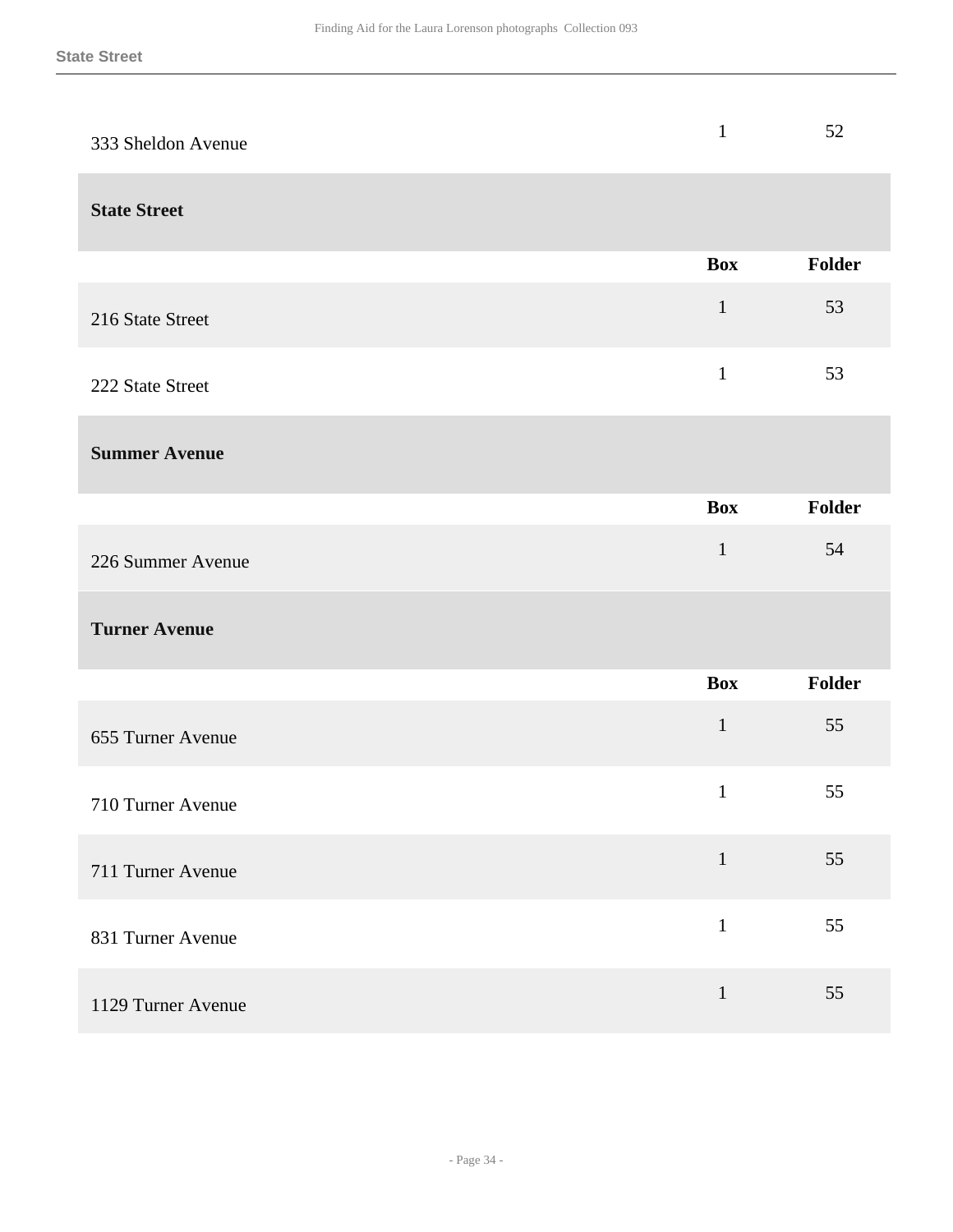| <b>Union Avenue</b>      |              |        |
|--------------------------|--------------|--------|
|                          | <b>Box</b>   | Folder |
| 21 Union Avenue          | $\mathbf{1}$ | 56     |
| 26 Union Avenue          | $\mathbf{1}$ | 56     |
| 28 Union Avenue          | $\mathbf{1}$ | 56     |
| 32 Union Avenue          | $\mathbf{1}$ | 56     |
| <b>Washington Street</b> |              |        |
|                          | <b>Box</b>   | Folder |
| 317 Washington Street    | $\mathbf{1}$ | 57     |
| 345 Washington Street    | $\mathbf{1}$ | 57     |
| 400 Washington Street    | $\mathbf{1}$ | 57     |
| 405 Washington Street    | $\mathbf{1}$ | 57     |
| 414 Washington Street    | $\mathbf{1}$ | 57     |
|                          |              |        |
| 416 Washington Street    | $\,1\,$      | 57     |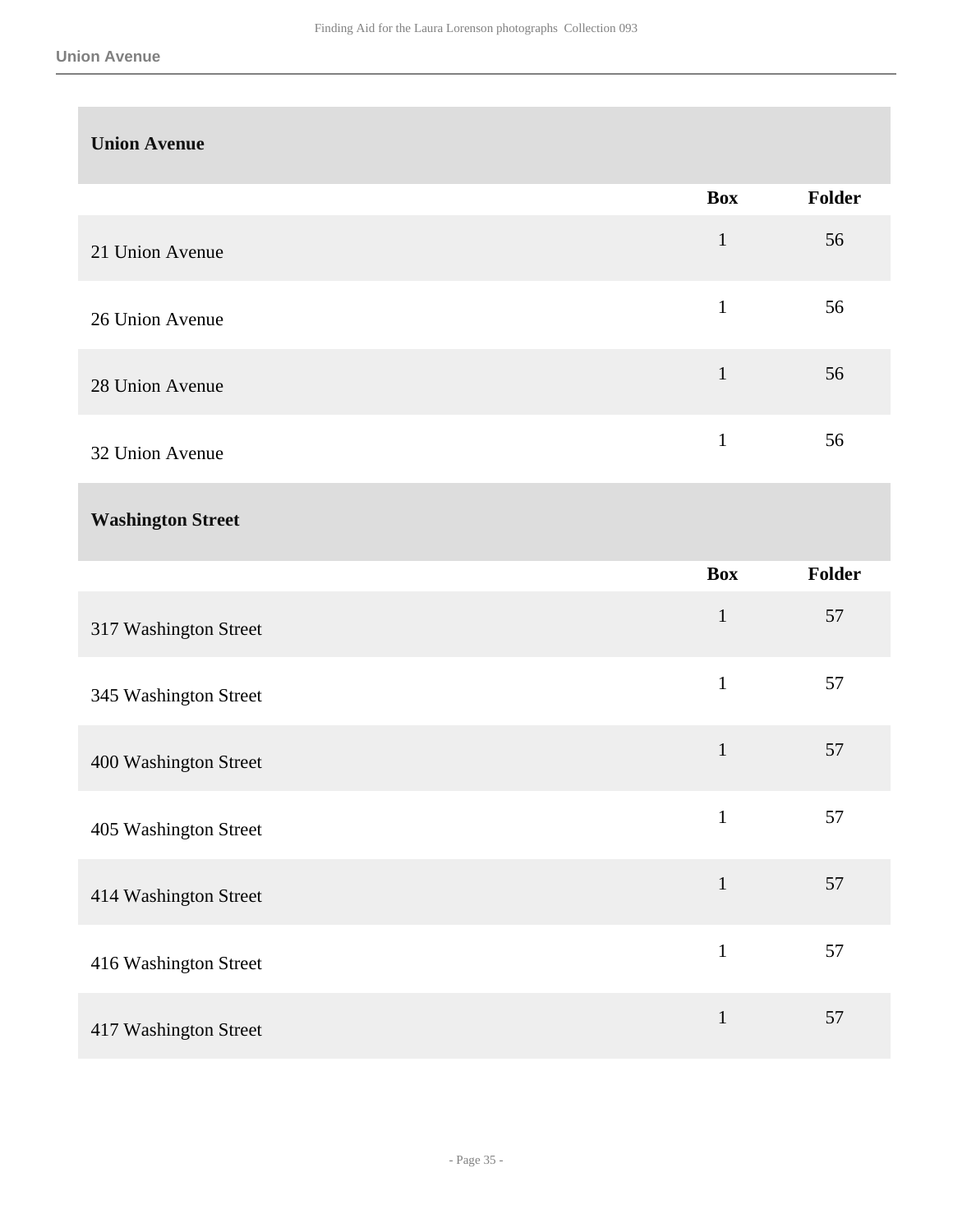| 439 Washington Street                                  | $\mathbf{1}$ | 57            |
|--------------------------------------------------------|--------------|---------------|
| <b>Wealthy Street</b>                                  |              |               |
|                                                        | <b>Box</b>   | <b>Folder</b> |
| 549 Wealthy Street                                     | $\mathbf{1}$ | 58            |
| 2006 Wealthy Street                                    | $\mathbf{1}$ | 58            |
| <b>Bridges</b>                                         |              |               |
|                                                        | <b>Box</b>   | <b>Folder</b> |
| Dean Memorial (Fulton Street) Bridge                   | $\mathbf{1}$ | 59            |
| <b>Bradfield Covered Bridge</b>                        | $\mathbf{1}$ | 59            |
| Fallasburg Bridge                                      | $\mathbf{1}$ | 59            |
| White's Covered Bridge                                 | $\mathbf{1}$ | 59            |
| Businesses (9 photos, 2 postcards, 1 graphic clipping) |              |               |
|                                                        | <b>Box</b>   | Folder        |
| <b>Bissell Carpet Sweeper Company</b>                  | $\mathbf{1}$ | 60            |
| Cody Hotel                                             | $\mathbf{1}$ | $60\,$        |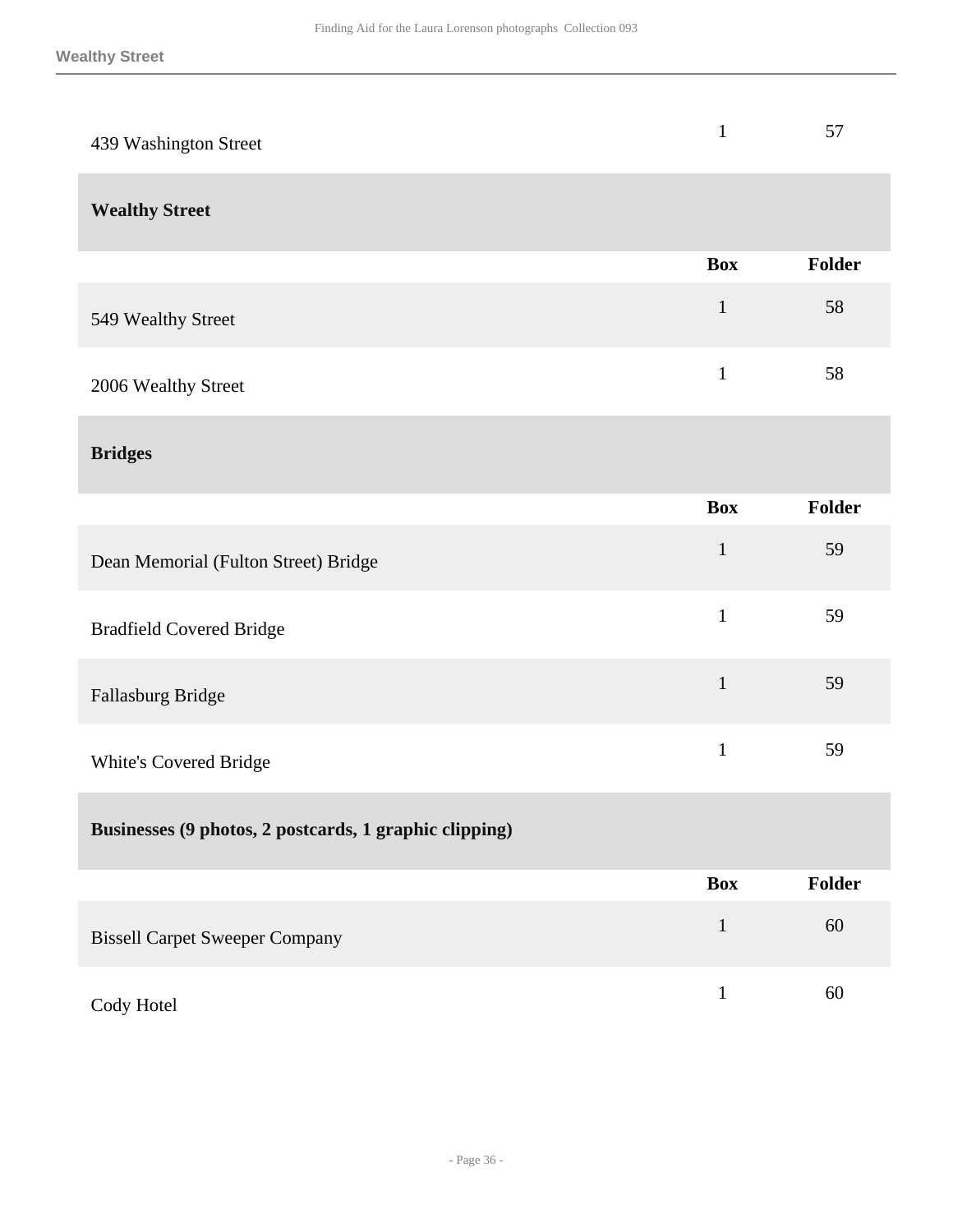| Doll House                          | $\mathbf{1}$ | 60     |
|-------------------------------------|--------------|--------|
| Monarch Company                     | $\,1\,$      | 60     |
| Pantlind Hotel                      | $\mathbf{1}$ | 60     |
| Saloon                              | $\mathbf 1$  | 60     |
| Voigt Mill                          | $\mathbf 1$  | 60     |
| <b>Churches</b>                     |              |        |
|                                     | <b>Box</b>   | Folder |
|                                     |              |        |
| Central Seventh Day Adventist       | $\mathbf{1}$ | 61     |
| Church of God                       | $\mathbf 1$  | 61     |
| First Methodist-Epicopal            | $\,1$        | 61     |
| Eastern Avenue Christian Reformed   | $\mathbf{1}$ | 61     |
| <b>Ebeneezer Christian Reformed</b> | $\mathbf{1}$ | 61     |
| Fourth Reformed                     | $\mathbf 1$  | 61     |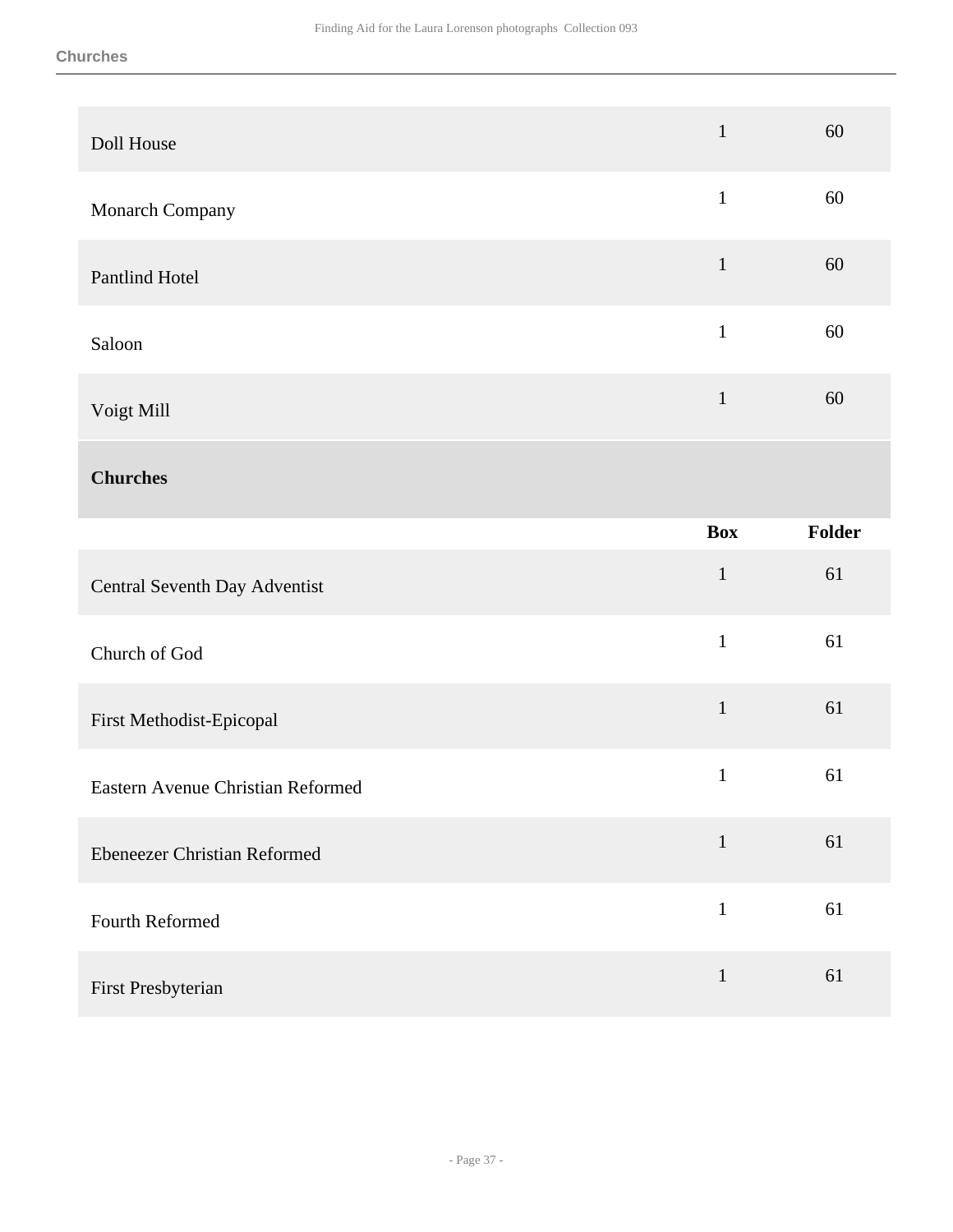| Fountain Street Baptist            | $\mathbf{1}$ | 61 |
|------------------------------------|--------------|----|
| <b>Greek Orthodox</b>              | $\mathbf{1}$ | 61 |
| <b>Immanuel Lutheran</b>           | $\mathbf{1}$ | 61 |
| LaGrave Avenue Christian Reformed  | $\mathbf{1}$ | 61 |
| <b>First Christian Reformed</b>    | $\mathbf{1}$ | 61 |
| Park Congregational                | $\mathbf{1}$ | 61 |
| <b>Second Avenue Methodist</b>     | $\mathbf{1}$ | 61 |
| Second Church of Christ, Scientist | $\mathbf{1}$ | 61 |
| Second Congregational              | $\mathbf{1}$ | 61 |
| St. Mark's Episcopal               | $\mathbf{1}$ | 61 |
| St. Paul's Episcopal               | $\mathbf{1}$ | 61 |
| Scribner Avenue Baptist            | $\mathbf{1}$ | 61 |
| Trinity Lutheran                   | $\mathbf{1}$ | 61 |
| Unity Lutheran                     | $\mathbf{1}$ | 61 |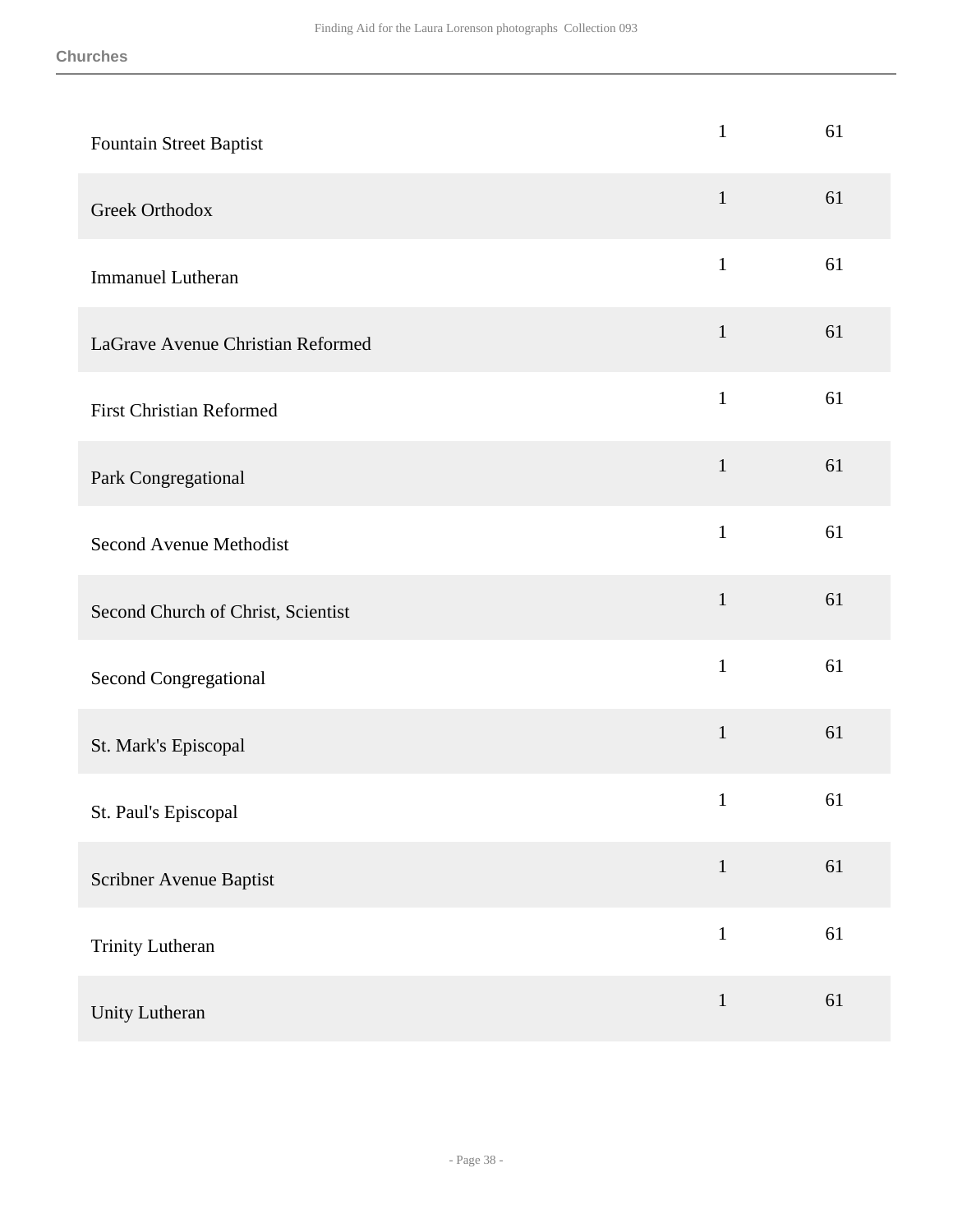| Wesleyan Methodist                  | $\mathbf{1}$ | 61     |
|-------------------------------------|--------------|--------|
| <b>Public buildings</b>             |              |        |
|                                     | <b>Box</b>   | Folder |
| Grand Rapids City Hall              | $\mathbf{1}$ | 62     |
| Kent County Jail, 1871              | $\mathbf{1}$ | 62     |
| Kent County Courthouse              | $\mathbf{1}$ | 62     |
| Michigan Veterans Facility          | $\mathbf{1}$ | 62     |
| Police Headquarters                 | $\mathbf 1$  | 62     |
| St. Cecelia                         | $\mathbf{1}$ | 62     |
| <b>Railroad Stations</b>            | $\mathbf 1$  | 62     |
| Grand Rapids & Indiana RR Office    | $\mathbf{1}$ | 62     |
| <b>Grand Trunk Railroad Station</b> | $\mathbf{1}$ | 62     |
| <b>Union Station</b>                | $\mathbf{1}$ | 62     |
| <b>Ramona Park</b>                  |              |        |
|                                     | <b>Box</b>   | Folder |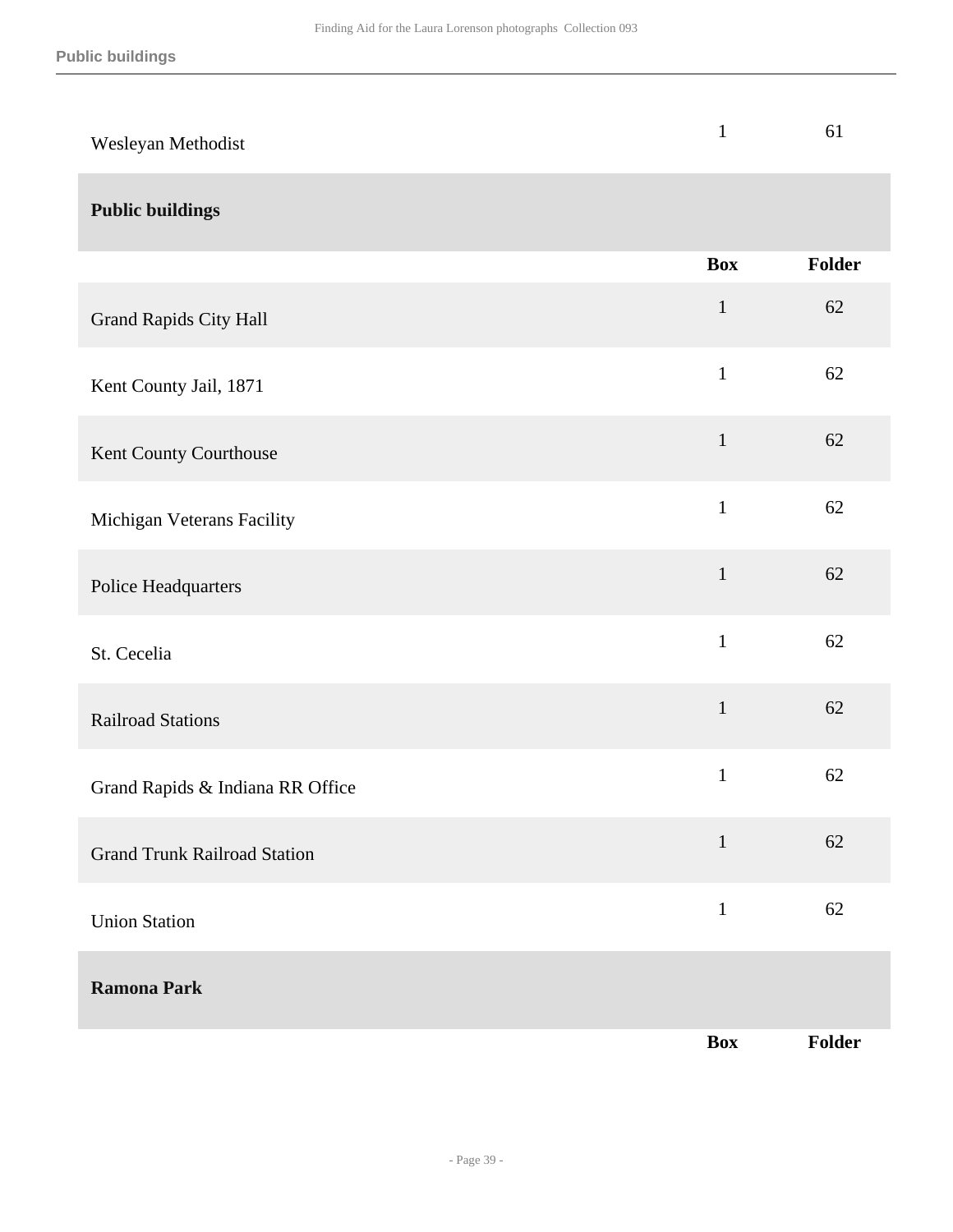| <b>Roller Coaster</b> | $\mathbf{1}$ | 63 |
|-----------------------|--------------|----|
| <b>Skating Club</b>   |              | 63 |
| Ramona (boat)         |              | 63 |
| Pavilion              |              | 63 |

### **Miscellaneous**

|                                                   | <b>Box</b>   | Folder |
|---------------------------------------------------|--------------|--------|
| Maynard Avenue Log Cabin (Memorial Pioneer Cabin) | 1            | 64     |
| <b>Bostwick Avenue Elms</b>                       | $\mathbf{1}$ | 64     |
| Jenison Mills                                     | $\mathbf{1}$ | 64     |
| <b>Lansing Historical Museum</b>                  | 1            | 64     |
| <b>Out of Town - Churches</b>                     |              |        |

|                                              | <b>Box</b> | <b>Folder</b> |
|----------------------------------------------|------------|---------------|
| Ann Arbor, MI - St. Patrick's Roman Catholic |            | 65            |
| Hesperia, MI - Presbyterian                  | 1          | 65            |
| Muir, MI - Church of Christ                  |            | 65            |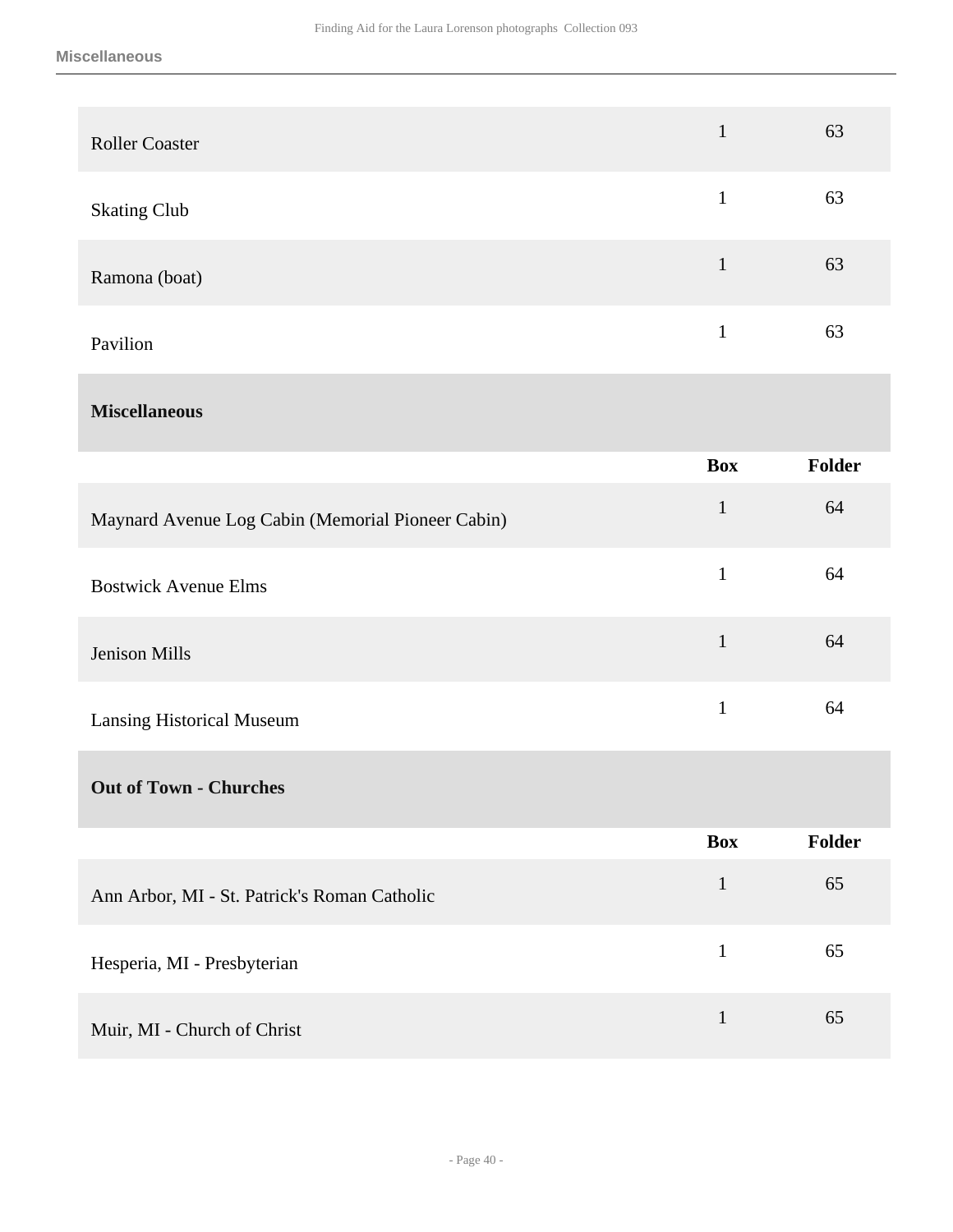| Saugatuck, MI - All Saints Episcopal     | $\mathbf{1}$ | 65            |
|------------------------------------------|--------------|---------------|
| Three Rivers, MI - church                | $\mathbf{1}$ | 65            |
| <b>Out of Town - Miscellaneous</b>       |              |               |
|                                          | <b>Box</b>   | <b>Folder</b> |
| Chelsea, MI - Spaulding House            | $\mathbf 1$  | 66            |
| Holland, MI - house                      | $\mathbf{1}$ | 66            |
| Ionia County, MI - Kietzman House        | $\mathbf{1}$ | 66            |
| Kalamazoo, MI - Chinese Chippendal House | $\mathbf{1}$ | 66            |
| Marshall, MI - Octagonal House           | $\mathbf{1}$ | 66            |
| Sigonier, IN - Barn                      | $\mathbf{1}$ | 66            |
| Stanford, KY - Whitley House             | $\mathbf{1}$ | 66            |
| Wayland, MI - Trepod House               | $\mathbf{1}$ | 66            |
| <b>Hyland House</b>                      | $\mathbf{1}$ | 66            |
| 2 houses, no data                        | $\mathbf{1}$ | 66            |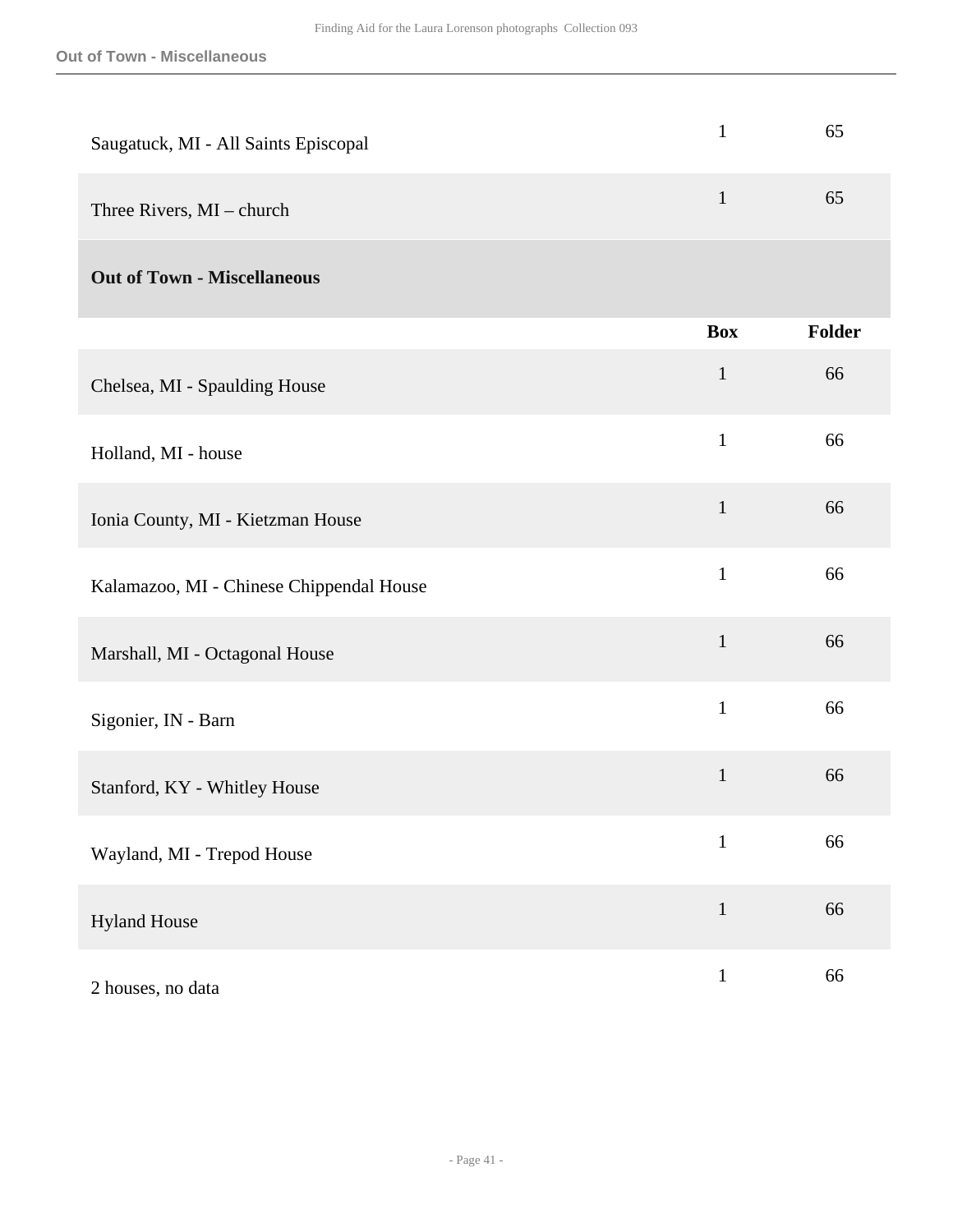#### <span id="page-41-0"></span>**Series II. Negatives.**

#### **Scope and Contents note**

The negatives are arranged by assigned negative number. To match the positive print to the negative, check the back of the photo for the negative number.

#### **General note**

Negatives without matching prints:

220 Cherry

455 Cherry

455 Cherry

80 College

132 N. Division

70 Fountain

332 Fountain

671 Front (2)

703 Front

731 Front

461 Fulton

28 Jefferson

852 Lake Drive, Michigan @ Livingston (2)

36 Portsmouth (3)

24 Ransom

1720 Robinson